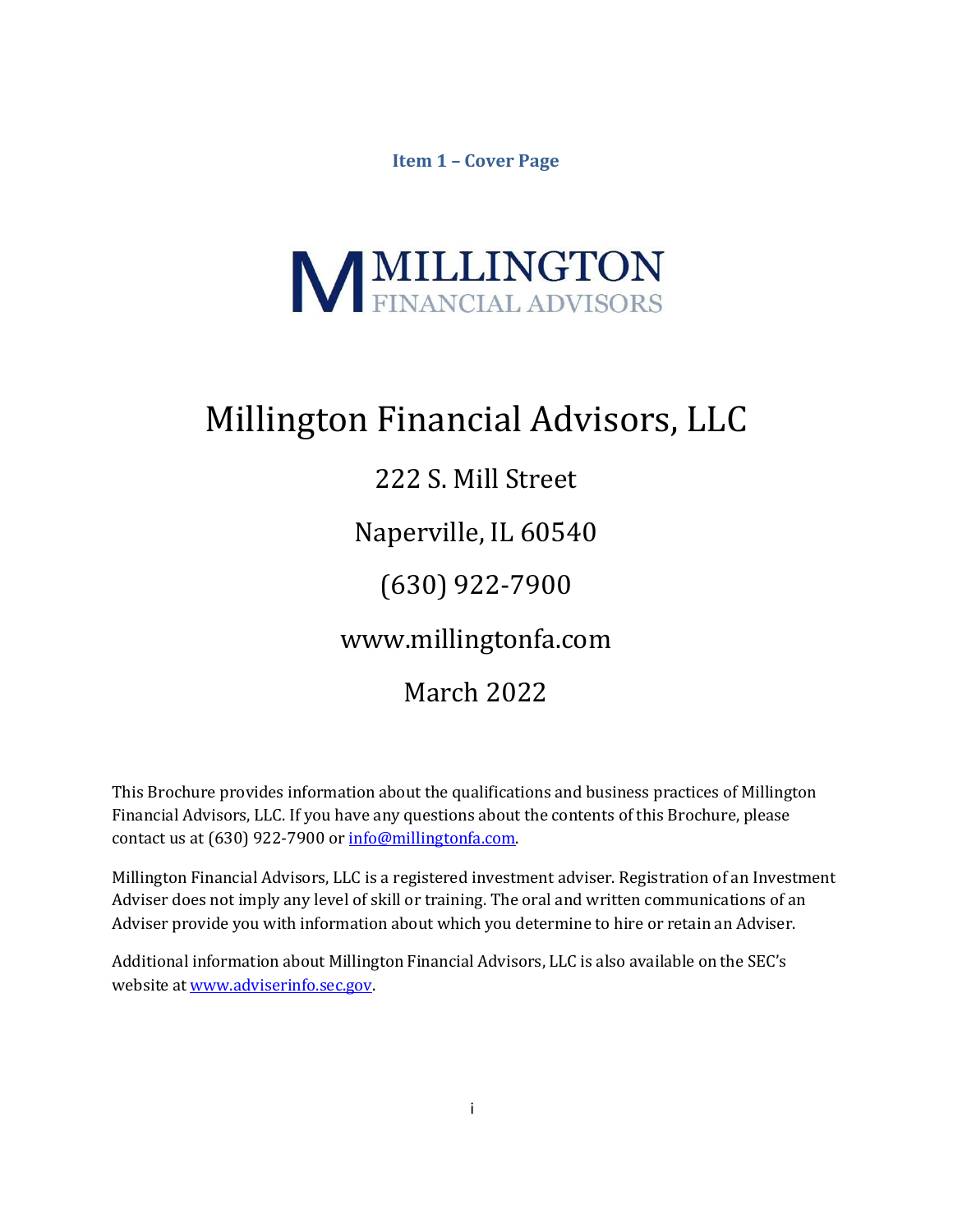# <span id="page-1-0"></span>**Item 2 – Material Changes**

On July 28, 2010, the United State Securities and Exchange Commission published "Amendments to Form ADV" which amends the disclosure document that we provide to clients as required by SEC Rules. The amendments are designed to require a registered investment adviser to provide Clients with a clearly written and meaningful disclosure, in plain English, about the advisor's business practices, conflicts of interest and advisory personnel.

Millington Financial Advisors believes that communication and transparency are the foundation of our relationship and continually strive to provide you with the complete and accurate information at all times. We encourage all current and prospective investors to read this Disclosure Brochure and discuss any questions you may have with us. And of course, we always welcome your feedback.

Pursuant to new SEC Rules, we will ensure that you receive a summary of any material changes to this and subsequent Brochures within 120 days of the close of our business' fiscal year. We may further provide other ongoing disclosure information about material changes as necessary.

We will further provide you with a new Brochure as necessary based on changes or new information, at any time, without charge.

Currently, our Brochure may be requested by contacting Charles F. Millington, President, at (630) 457-1264 o[r cfmillington@millingtonfa.com.](mailto:cfmillington@millingtonfa.com) Our Brochure is also available on our web site [www.millingtonfa.com, a](http://www.millingtonfa.com/)lso free of charge.

Additional information about Millington Financial Advisors, LLC is available via the SEC's web site [www.adviserinfo.sec.gov. T](http://www.adviserinfo.sec.gov/)he SEC's web site also provides information about any persons affiliated with Millington Financial Advisors, LLC who are registered, or are required to be registered, as investment adviser representatives of Millington Financial Advisors, LLC.

At any time, you may view the current Disclosure Brochure on-line at the SEC's Investment Adviser Public Disclosure website at [http://adviserinfo.sec.gov.](http://adviserinfo.sec.gov/)

To review the firm information for Millington Financial Advisors:

- Click **Investment Advisor Search** in the left navigation menu.
- Select the option for **Investment Advisor Firm** and enter **156315** (our firm's CRD number) in the field labeled "Firm IARD/CRD Number".
- This will provide access to Form ADV Part 1 and Part 2.
- Item 11 of the ADV Part 1 lists legal and disciplinary questions regarding the Advisor.
- In the left navigation menu, Form ADV Part 2 is located near the bottom.

We are advising our clients on assets under management of approximately \$143,301,000.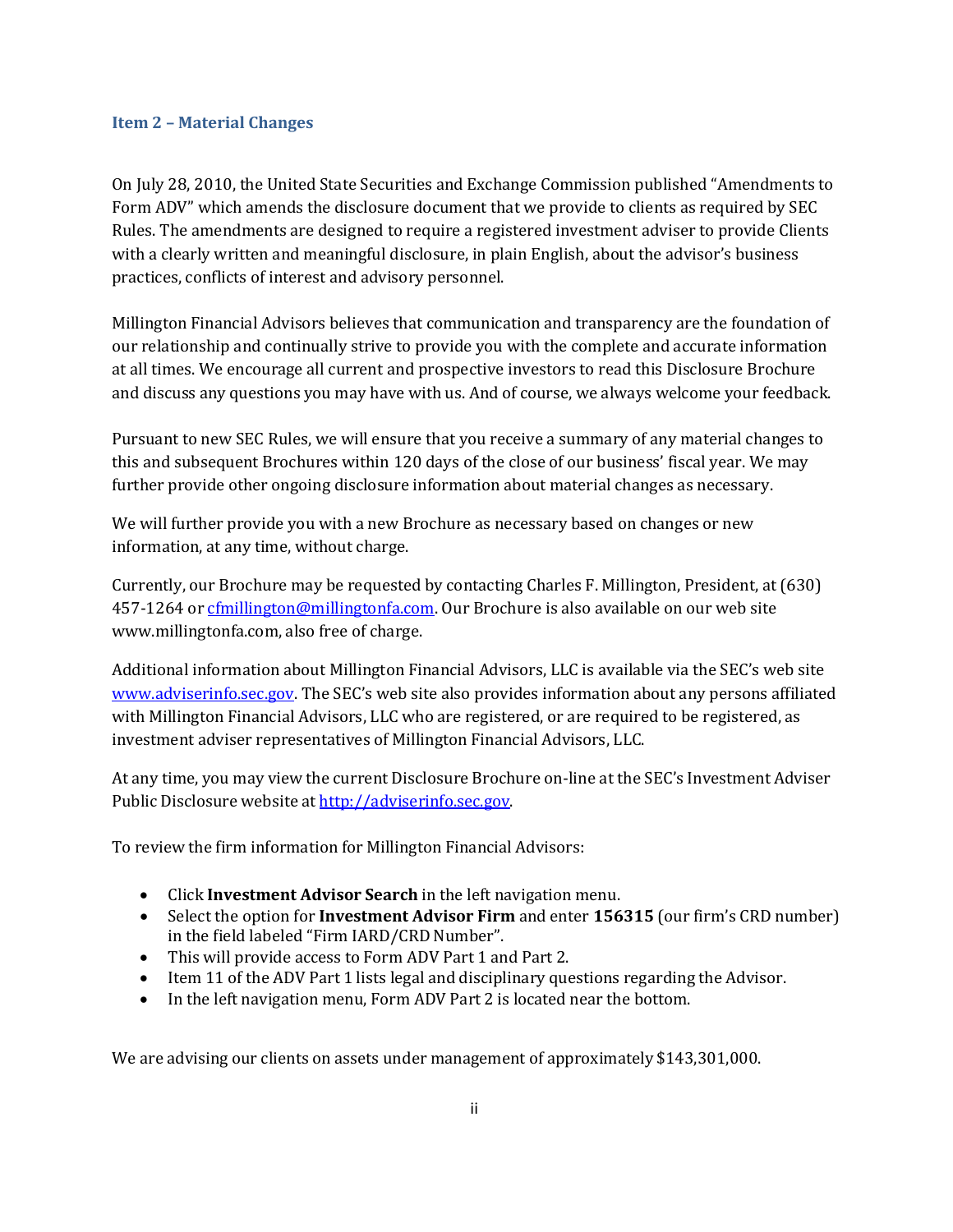# <span id="page-2-0"></span>**Item 3 - Table of Contents**

| C. Material Relationships Maintained by this Advisory Business and Conflicts of Interest13         |  |  |
|----------------------------------------------------------------------------------------------------|--|--|
| D. Recommendations or Selection of Other Investment Advisers and Conflicts of Interest 14          |  |  |
| Item 11 - Code of Ethics, Participation or Interest in Client Transactions and Personal Trading 14 |  |  |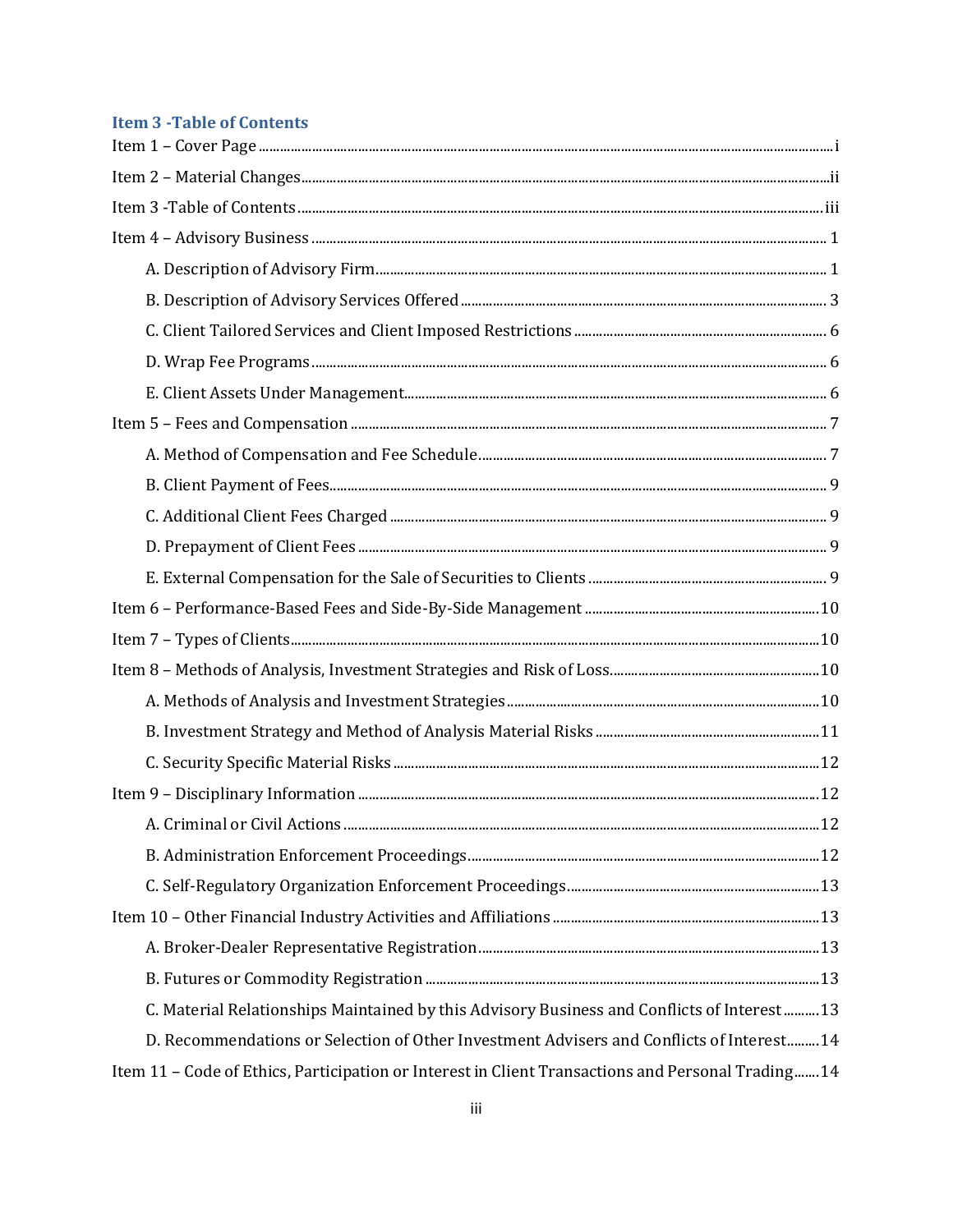| B. Investment Recommendations Involving a Material Financial Interest and Conflicts of |                                                                                                             |  |
|----------------------------------------------------------------------------------------|-------------------------------------------------------------------------------------------------------------|--|
|                                                                                        | C. Advisory Firm Purchase of Same Securities Recommended to Clients and Conflicts of Interest               |  |
|                                                                                        | D. Client Securities Recommendation or Trades and Concurrent Advisory Firm Securities                       |  |
|                                                                                        |                                                                                                             |  |
|                                                                                        |                                                                                                             |  |
|                                                                                        |                                                                                                             |  |
|                                                                                        |                                                                                                             |  |
|                                                                                        |                                                                                                             |  |
|                                                                                        | A. Schedule for Periodic Review of Client Accounts or Financial Plans and Advisory Persons<br>Involved   18 |  |
|                                                                                        |                                                                                                             |  |
|                                                                                        |                                                                                                             |  |
|                                                                                        |                                                                                                             |  |
|                                                                                        |                                                                                                             |  |
|                                                                                        |                                                                                                             |  |
|                                                                                        |                                                                                                             |  |
|                                                                                        |                                                                                                             |  |
|                                                                                        |                                                                                                             |  |
|                                                                                        | B. Financial Conditions Reasonably Likely to Impair Advisory Firm's Ability to Meet                         |  |
|                                                                                        |                                                                                                             |  |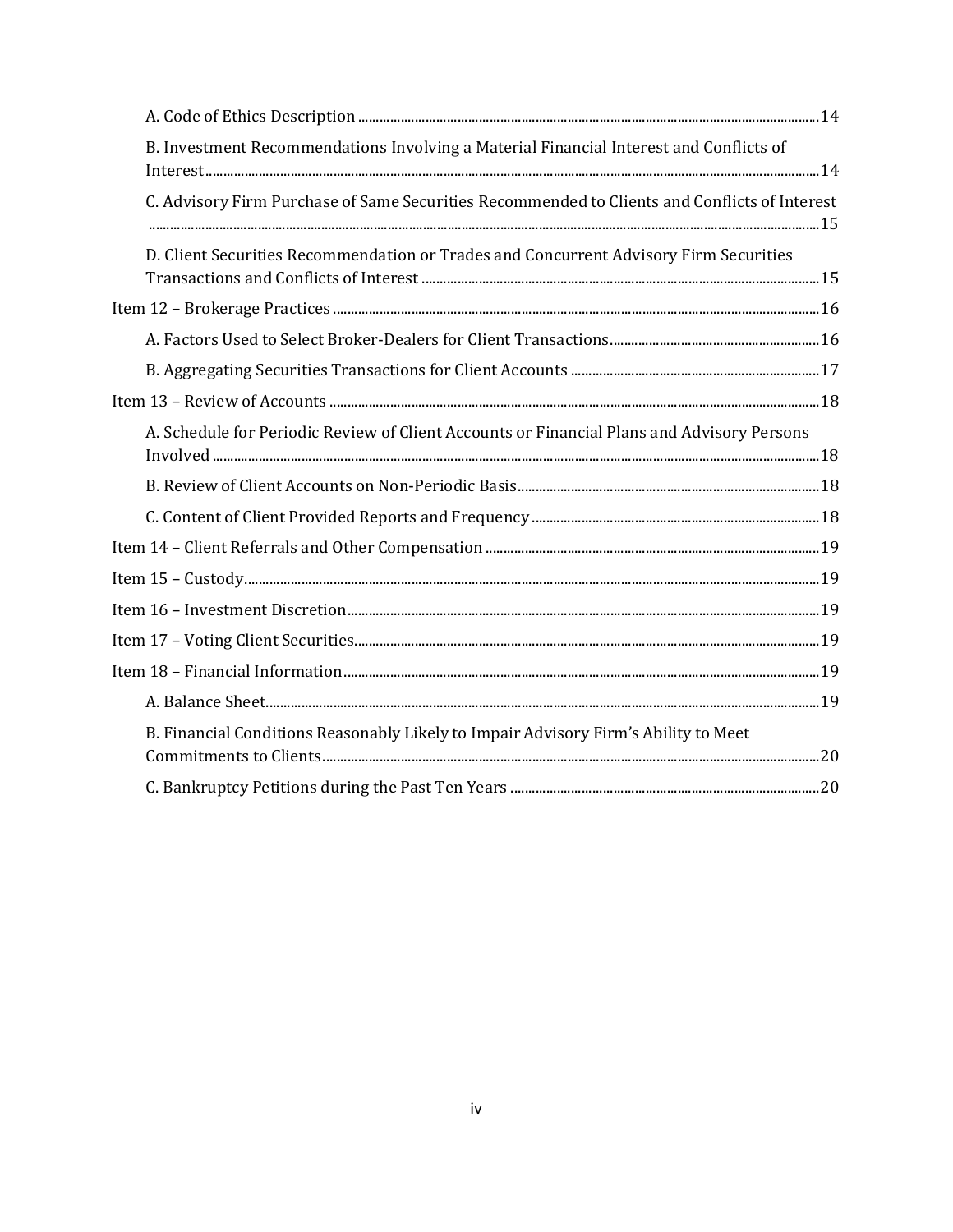# <span id="page-4-0"></span>**Item 4 – Advisory Business**

# <span id="page-4-1"></span>**A. Description of Advisory Firm**

Millington Financial Advisors, LLC was formed by Charles G. Millington and Charles F. Millington, a father and son team, with over 40 years and 20 years of respective financial services experience. We formed Millington Financial Advisors, LLC in January of 2011 to leverage our expertise to deliver the highest quality financial planning and investment advisory services to individuals, Pension & Profit-Sharing Plans, Charitable Organizations and Corporations.

# **Our Professional Backgrounds:**

# **Charles G. Millington MBA, CPA, CFP®**– born 1947

Position:

CEO, Millington Financial Advisors, LLC

Education:

MBA, Finance – DePaul University, Graduate School of Business, 1984

BA, History - DePaul University -1970

Business Background:

CEO of Millington & Company, 2005-Present

CEO of Millington Investments, LLC, 2013-Present

CEO of Millington Securities, 2008-2014

Executive VP, CFO, COO and Treasurer of Claymore Securities, 2002-2005

President of Charles Millington & Associates, 1999-2002

Senior VP Operations and Treasurer of Van Kampen Investments, 1981-1999

Controller of Elkay Manufacturing, 1979-1981

CFO of Wilson Enterprises, 1975-1979

Public Accounting, 1974-1975

Assistant Controller of Halsey Stuart, 1973-1974

Auditor with Aetna Casualty, 1971-1973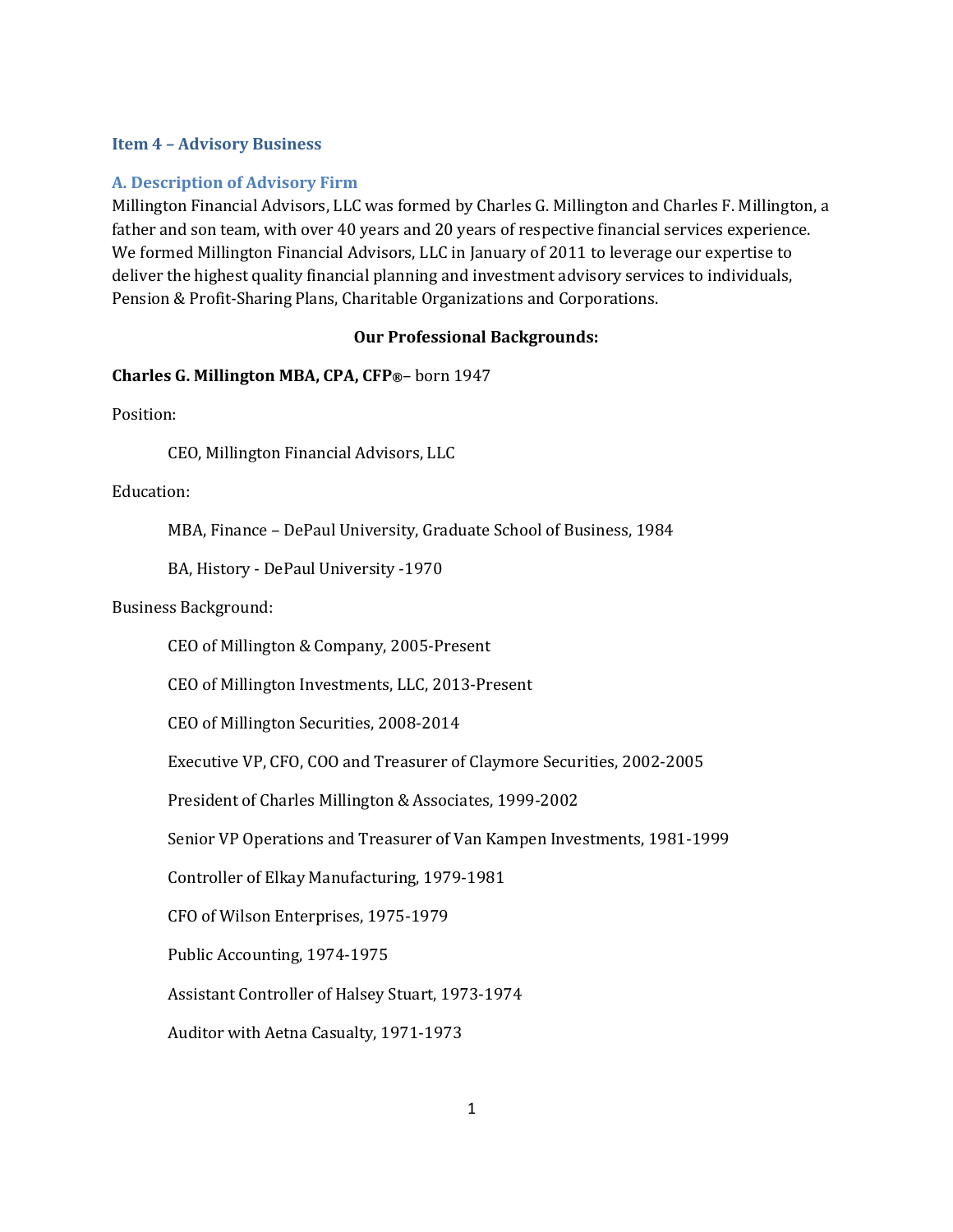Examinations/ professional designations:

Certified Financial Planner, 2011 Certified Public Accountant, 1974

FINRA Series 7, 24, 27, 53, 66, 79 & 99 licenses, 1982-2011

#### **Charles F. Millington MBA, CPA, CFP®** – born 1974

Position:

President / CCO, Millington Financial Advisors, LLC

Education:

MBA – Northern Illinois University – College of Business, 2006

BS, Accounting – Illinois State University, 1996

Business Background:

President of Millington & Company, 2009-Present

President of Millington Investments, LLC, 2013-Present

President of Millington Securities, 2009-2014

Financial Reporting Manager of BP's Oil Trading Business, 2006-2009

Controller of Claymore Securities, 2002-2005

VP Controller of Charles Millington & Associates, 2001-2002

Accounting Manager at Accenture, 2000-2001

Accounting Manager at LaSalle Investment Management, 1998-2000

Public Accounting, 1996-1998

# Examinations / professional designations:

Certified Financial Planner, 2012

Certified Public Accountant, 2001

FINRA Series 7, 24, 27, 66, 79 & 99 licenses, 2003-2011

Illinois Life, Variable Contract and Health Insurance Producer, 2011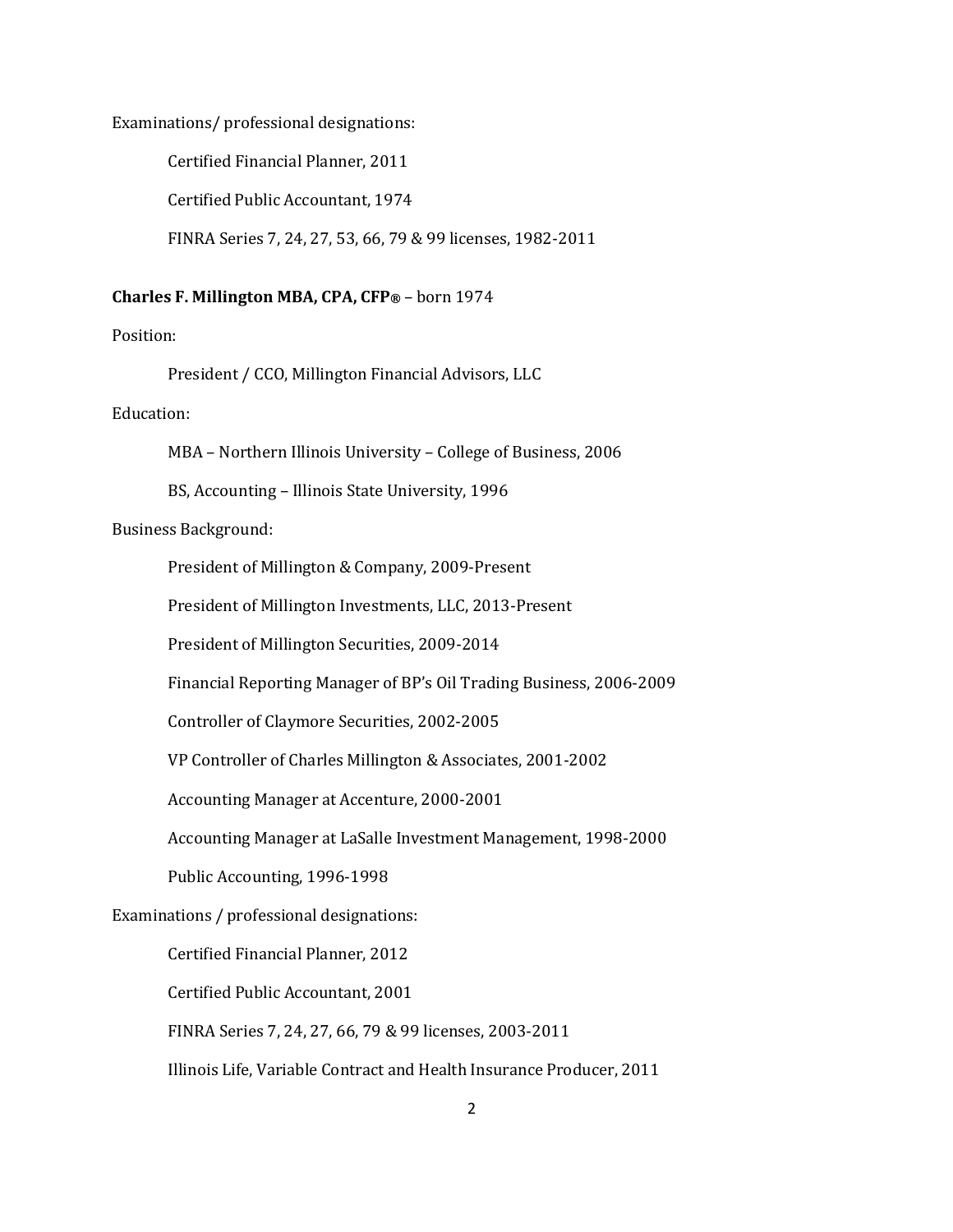# <span id="page-6-0"></span>**B. Description of Advisory Services Offered**

All relationships with Millington Financial Advisors, LLC start with complementary get acquainted sessions. During these sessions we listen to what the client's individual wants and desires are for in an ongoing financial advisory relationship. We help the client understand more about what we can offer in the areas of financial planning, investment management services and pension consulting services. We then work towards developing a structured relationship based on financial planning, investment management or pension consulting.

# **Financial Planning**

Millington Financial Advisors, LLC's financial planning clients can receive either a:

- Comprehensive Financial Plan
- Basic Financial Plan, or a
- Financial Review

A Millington Financial Advisors, LLC financial plan includes:

- 1. Establishing and defining the client-planner relationship
- 2. Gathering client data, including goals
- 3. Analyzing and evaluating the client's financial status
- 4. Developing and presenting financial planning recommendations
- 5. Implementing the financial planning recommendations
- 6. Monitoring the financial planning recommendations

After the get acquainted sessions, if a client determines they would like to receive financial planning services, a complexity assessment is provided which recommends either a comprehensive or basic financial plan.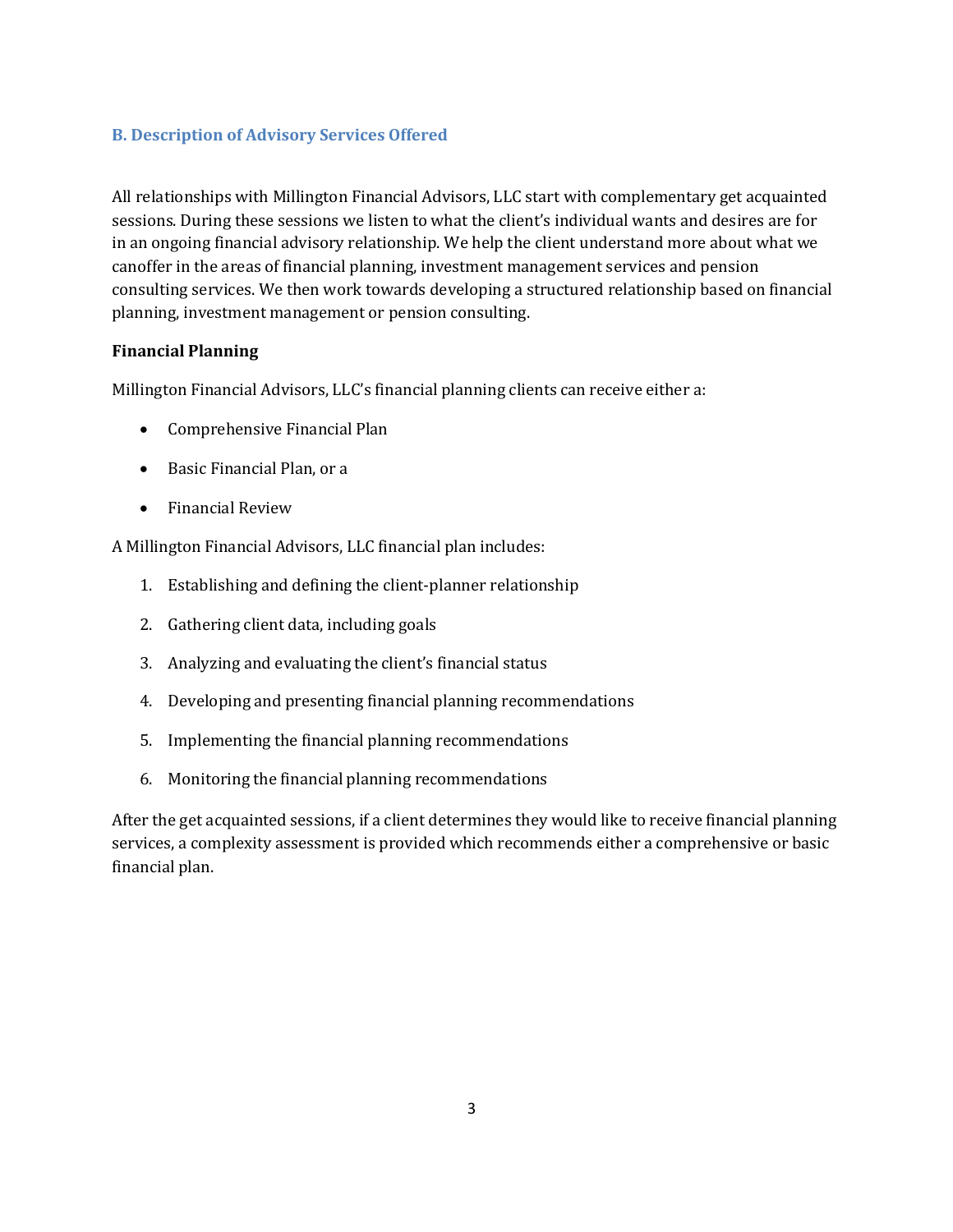**Comprehensive Financial Planning:** a comprehensive financial plan will be recommended for those individuals or households with a complex set of financial objectives and assets. We would typically recommend that a client with a net worth greater than \$2 million receive this level of service. However, this level of service would only be recommended if it were identified that multiple opportunities existed across the areas of:

- 
- Insurance Planning Goal Planning
- Retirement Planning Cash Flow Planning
- Estate Planning
- Investment Planning
- Tax Planning **Educational Planning** 
	-
	-
	- Debt Restructuring

**Basic Financial Planning:** a basic financial plan would be recommended for those individuals or households with a less complex set of financial planning needs. Typically, clients with a net worth less than \$2 million would receive an appropriate level of service with a basic financial plan. Under certain circumstances we may recommend a comprehensive financial plan for those individuals or households with less than \$2 million of net worth but with a relatively complex set of financial opportunities across the areas mentioned within the comprehensive financial planning area of this section.

Millington Financial Advisors, LLC, financial planning clients pay a flat retainer fee detailed in "Item 5 Fees and Compensation". In a financial planning relationship, there are a series of client planner meetings designed to efficiently and accurately provide a complete picture of the client's current financial position and their opportunity to accomplish their stated financial goals.

Both comprehensive and basic financial planning clients receive services which entail Millington Financial Advisors, LLC taking the time required to understand, evaluate, organize, and feedback the financial position and understanding of their client's goals. We develop a financial plan that is mindful of those goals and highlight the necessary steps to properly position the client to achieve the objectives they hold most dear.

We help our clients execute their financial plan by providing specific investment recommendations and guidance. If need be, we will consult with experts, or recommend our clients work with experts, in the areas of law, tax and insurance.

Financial planning services may extend to the ongoing evaluation and monitoring of our client's financial portfolio. Timely views of the client's financial positions are maintained to ensure recommendations continue to remain appropriate, progress is properly communicated and to determine if any change to the client's individual circumstances should be considered.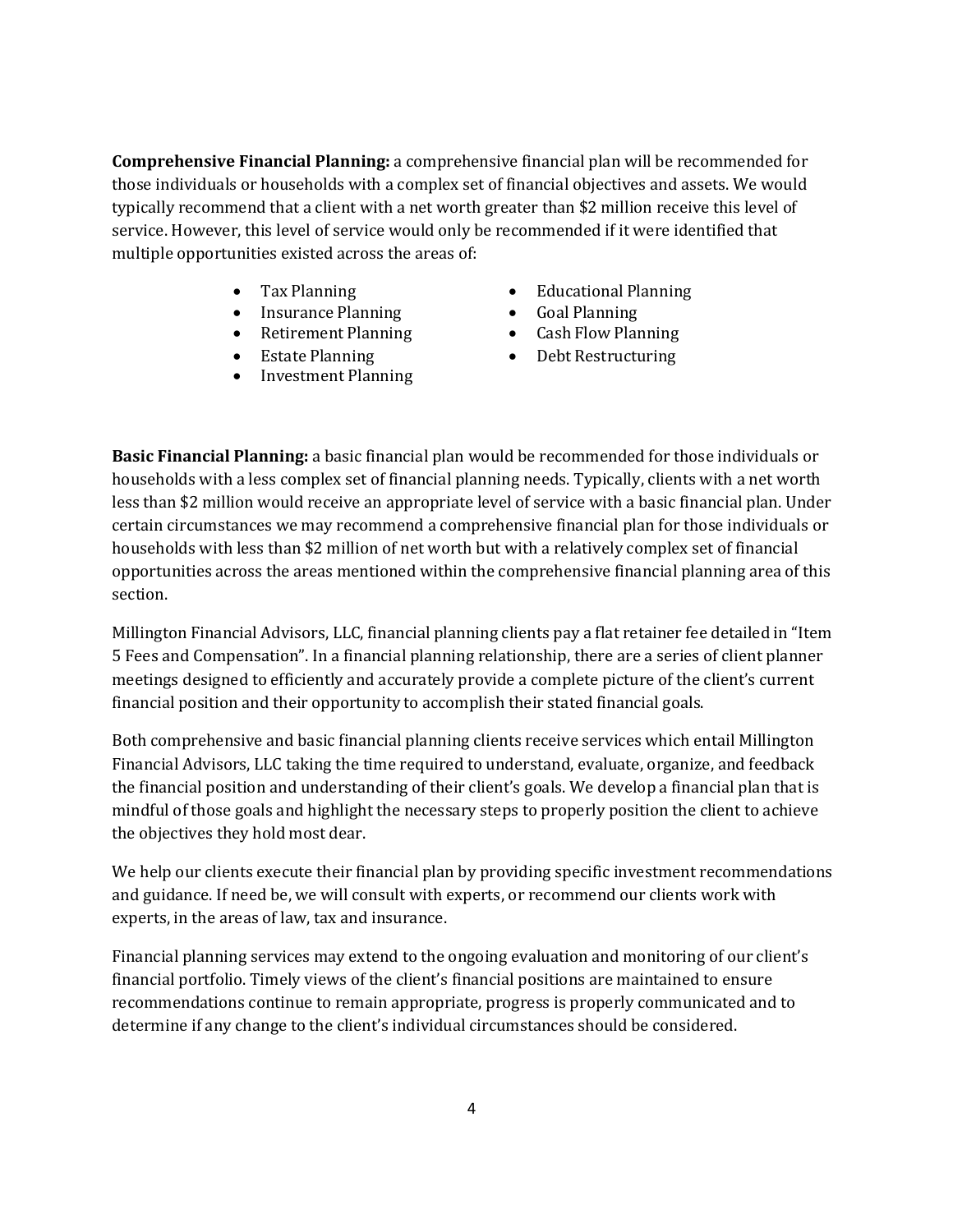Millington Financial Advisors, LLC remains conscious of changing tax laws and economic conditions by adhering to a comprehensive continuing professional education program. We also invest in a complete set of research tools which provide insightful economic and investment analysis. Our ongoing implementation and monitoring services will include additional recommendations to accommodate new or changing conditions affecting our client's financial environment.

The ongoing relationship is periodically reviewed to determine the appropriate level of time and fees necessary to maintain the client's desired level of financial planning and client and planner interaction.

**Financial Review:** A financial review is offered to clients who do not want or need an ongoing client planner relationship and wish to schedule meetings at the frequency of their choice to address any one of the topics covered in a financial plan. The time for these meetings is limited to two-hour meetings and the fees will be based on hourly rates detailed in "Item 5 Fees and Compensation".

# **Investment Management Services**

Millington Financial Advisors, LLC offers both fee based and commission-based investment management services to individual accounts. The investment management fee table is included in "Item 5 Fees and Compensation." The investment management services are based on strategies, such as contrarian, momentum and value investing or are invested based on a broader asset allocation parameters in line with client desires.

Millington Financial Advisors, LLC primarily allocates its client's assets on a discretionary basis utilizing exchange traded funds (ETFs), individual equity securities and debt instruments in accordance with the investment objectives of the client. On a rare occasion, the advisors of Millington Financial Advisors, LLC may offer through its affiliation with the Broker-Dealer Millington Investments, Inc. commission-based products. Recommendations are only made after a thorough understanding of the client's goals and financial objectives are understood.

We offer our clients fee based investment management services. These services focus on leveraging our deep understanding of the client's specific needs obtained through our ongoing financial planning services. We build customized portfolios with principal preservation strategies to help the client comfortably ride out volatility and participate in equity market recoveries to target longterm growth. This allows our clients to sleep well at night and aim for a meaningful total return. We directly manage portfolios primarily utilizing cost and tax efficient Exchange Traded Funds and individual stocks. We routinely monitor economic indicators and adjust asset class allocations to position portfolios to take advantage of opportunities and reduce risks.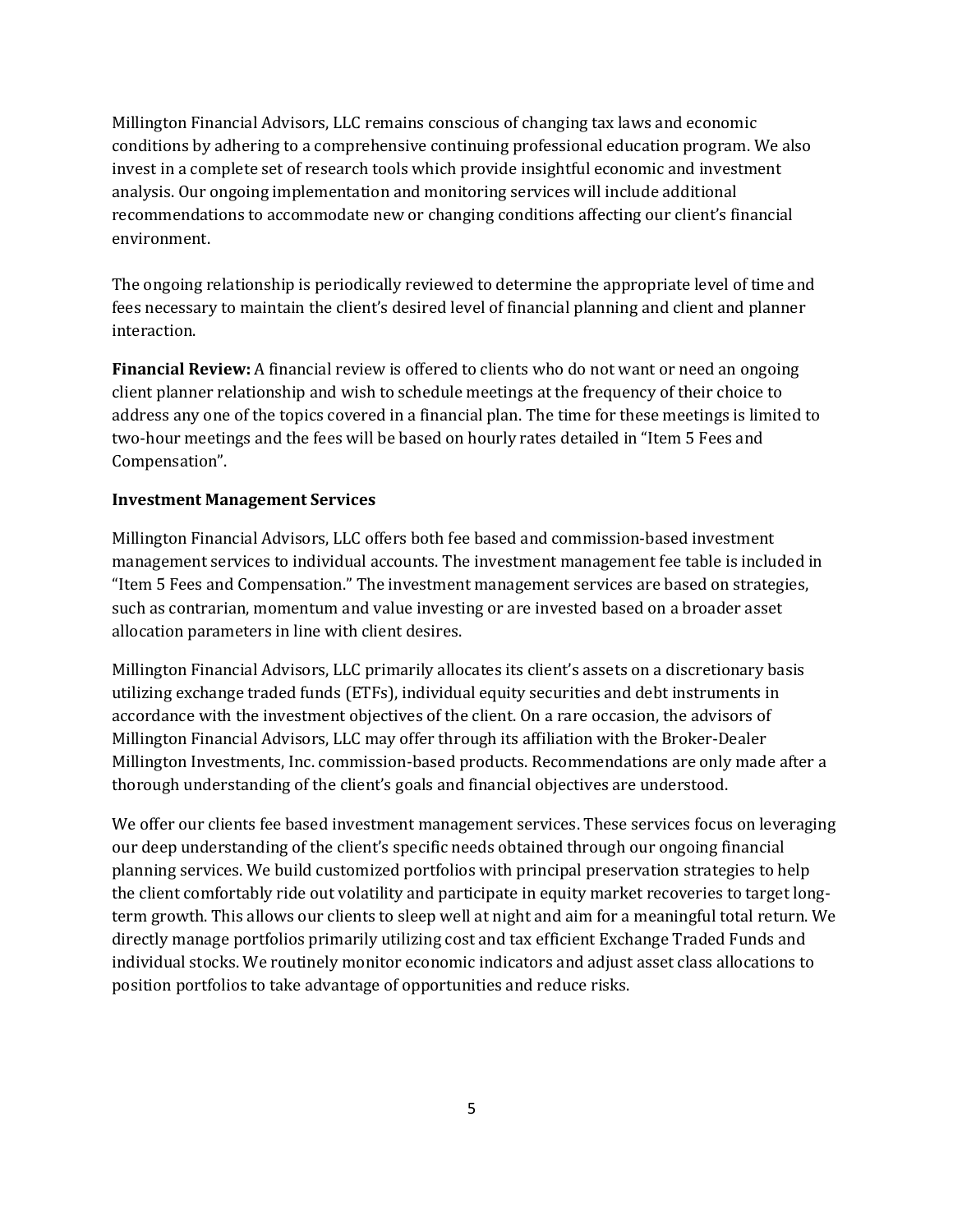# **Pension Consulting Services**

Millington Financial Advisors, LLC provides advisory services separately or in combination to retirement benefit plans. Millington Financial Advisors, LLC will contract with plan sponsors / trustees for services to the plan which may include:

- Plan sponsor due diligence, vendor search & analysis, and recommendations
- Creation or review of investment policy statements
- Employee Education programs and presentations
- General plan consulting, which entails addressing ongoing questions, concerns and issues raised by the client.

# <span id="page-9-0"></span>**C. Client Tailored Services and Client Imposed Restrictions**

Millington Financial Advisors, LLC tailors our advisory services to the individual needs of our clients. Clients may impose restrictions on certain types of securities.

# <span id="page-9-1"></span>**D. Wrap Fee Programs**

Millington Financial Advisors, LLC does not participate in wrap fee programs.

# <span id="page-9-2"></span>**E. Client Assets Under Management**

Millington Financial Advisors, LLC began managing client's assets during the  $1<sup>st</sup>$  quarter of 2011, as of the end of December 2012, 2013, 2014, 2015, 2016, 2017, 2018 and 2019 Millington Financial Advisors, LLC had assets under management of approximately \$5,300,000, \$20,400,000, \$25,300,000, \$30,900,000, \$35,200,000, \$41,200,000, \$50,100,000, \$64,200,00 and \$83,600,000 respectively. As mentioned earlier in this document, Millington Financial Advisors manages \$143,301,000 as of the time of January 1, 2022.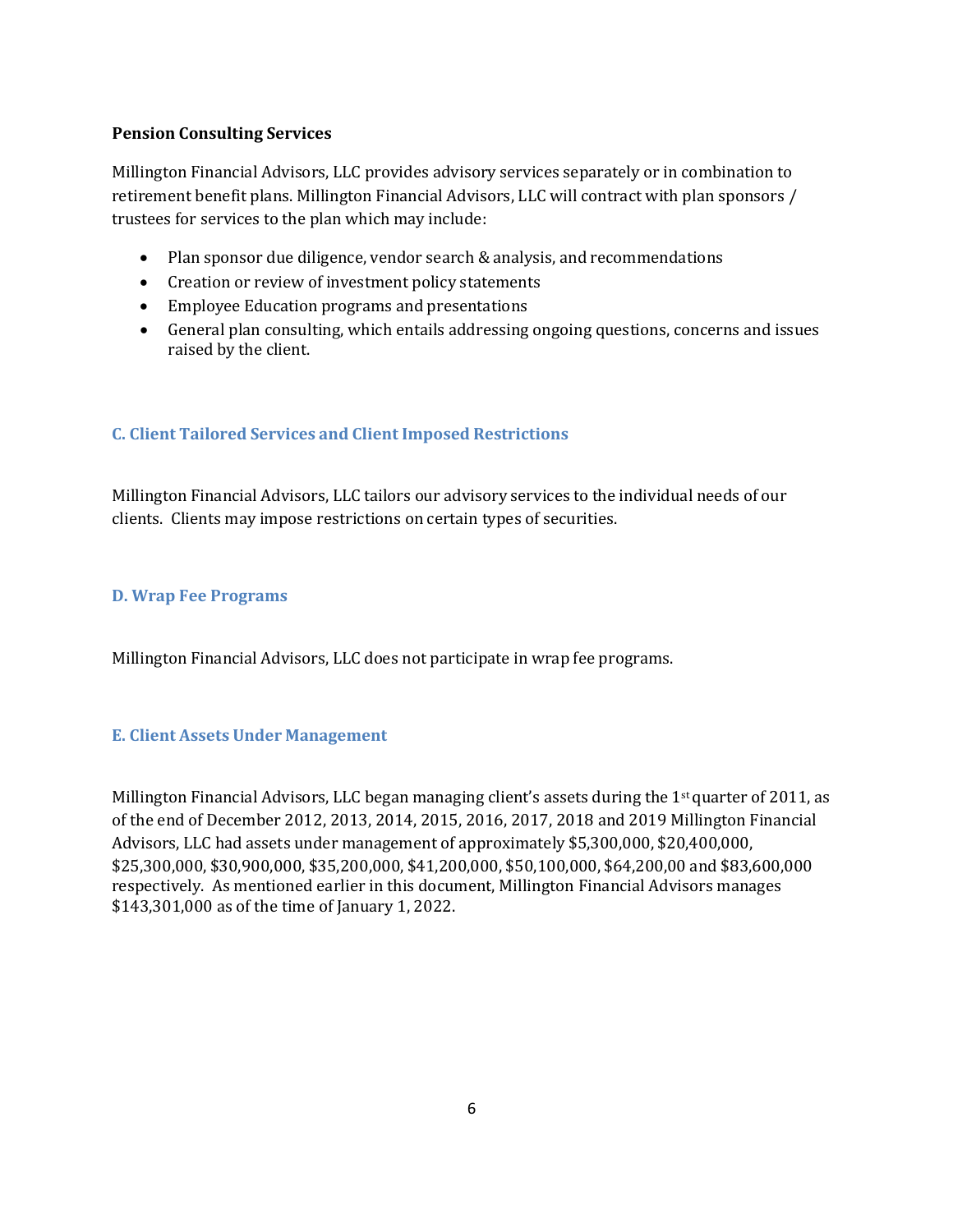#### <span id="page-10-0"></span>**Item 5 – Fees and Compensation**

### <span id="page-10-1"></span>**A. Method of Compensation and Fee Schedule**

Millington Financial Advisors, LLC primarily offers fee based services, on occasion, their advisors can offer commission based services through its affiliate Millington Investments, LLC. The specific manner in which fees are charged by Millington Financial Advisors, LLC is established in a client's written agreement with Millington Financial Advisors, LLC. Fees are negotiable and will be mutually agreed upon by the client and Millington Financial Advisors, LLC before any services beyond introductory meetings are rendered. The following is a list of the fees applicable to the services identified in Item 4, Section B "Description of Advisory Services Offered":

**Comprehensive Financial Plan**: a comprehensive financial plan will require a series of client planner meetings typically over a 3-5 month period. Clients pay a flat fee of \$4,000 for a comprehensive financial plan. The fee will be billed \$1,000 per month for the first 3 months of the client planner relationship. A final \$1,000 payment will be required after the client receives their completed comprehensive financial plan. Millington Financial Advisors, LLC will continue to provide implementation and monitoring assistance as part of the fees charged for a two-month period after the plan is delivered. If the client and planner mutually agree to seek and provide implementation and monitoring services after that time a \$1,000 quarterly fee will be charged.

**Basic Financial Plan:** a basic financial plan will require a series of client planner meetings typically over a 2-3 month period. Clients pay a flat fee of \$2,500 for a basic financial plan. The fee will be billed in two payments of \$1,000 due after the first month of service and \$1,500 at the time the basic financial plan is delivered. Millington Financial Advisors, LLC will continue to provide implementation and monitoring assistance as part of the fees charged for another month after the plan is delivered. If the client and planner agree to seek and provide ongoing implementation and monitoring services after that time a \$500 quarterly fee will be charged.

**Financial Review:** financial review sessions take place at the sole discretion of the client and are charged based on an hourly rate. The hourly rate charged will be dependent upon the complexity of the services rendered, but fall within the following general categories:

Lower level – An hourly rate of \$75 per hour will charged for services that entail activities such as working through financial service provider data connectivity, assistance with completion of paperwork, custodial account opening and general data organization. These services will typically be provided by an assistant with 1-5 years of financial services experience.

Mid-level-hourly rates will range from \$175 per hour and will entail activities such as evaluating a client's financial situation, supervising lower-level services rendered and determining the appropriate steps to reach stated goals. The services will typically be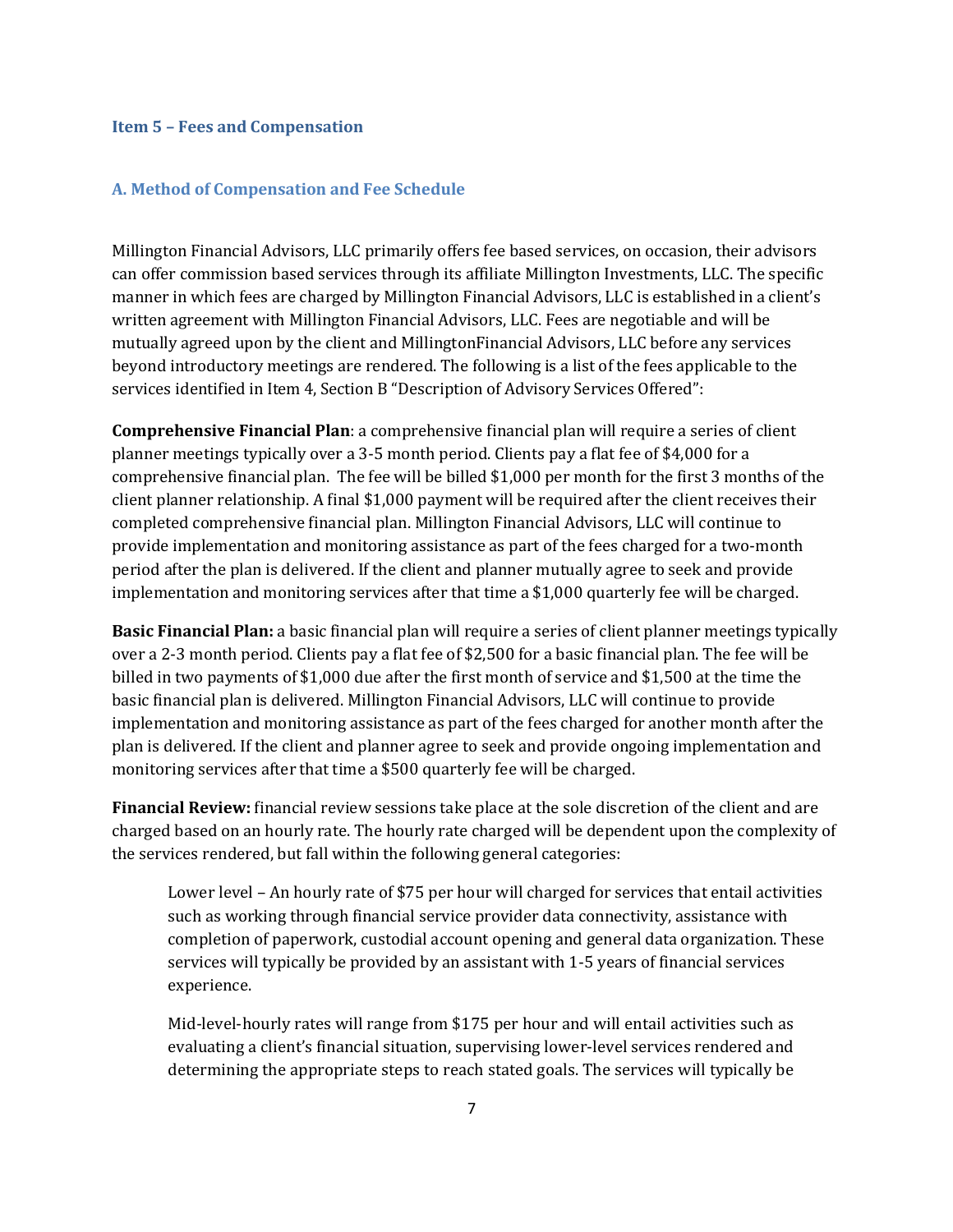provided by managers with 10-15 years of experience.

Senior level – hourly rates will be \$250 per hour and will entail services such as determining and providing recommendations to reach goals, implementing recommendations, and coordinating services with the client and other financial professionals, attorneys, or stockbrokers. These services typically will be provided by senior level managers with more than 15 years of experience.

**Investment Management Services:** investment management fees are based upon a percentage of the market value of assets being managed by Millington Financial Advisors, LLC. The fee assessed by Millington Financial Advisors, LLC is exclusive of, and in addition to brokerage commissions, transactions fees, and other related costs and expenses which shall be incurred by the client. Millington Financial Advisors, LLC advisors may indirectly receive through their affiliation with Millington Investments, Inc. a portion of these commissions, fees and costs. Millington Financial Advisors, LLC's fee will generally be prorated and charged quarterly, in advance, based upon the ending balance of the assets in the previous quarter. The fee will vary depending upon the market value of the assets under management and the type of investment management services rendered.

|                       | Annual   |
|-----------------------|----------|
| <b>Assets Managed</b> | Fee      |
| First \$1,000,000     | 1.00%    |
|                       | 0.75%    |
|                       | $0.50\%$ |

The following are the fees charged by Millington Financial Advisors, LLC:

Client fees are payable quarterly, in advance, based on assets under management. Clients may terminate accounts at any time and receive a full pro-rata refund of any unearned fees.

Millington Financial Advisors, LLC, may negotiate to charge a lesser management fee based upon certain criteria, for example anticipated future earning capacity, anticipated future assets, dollar amount of assets to be managed, related accounts, account composition, pre-existing client, account retention, pro bono activities, etc. Additionally, Millington Financial Advisors has the discretion to waive or reduce fees and expenses with respect to any client.

**Pension Consulting Services:** Fees for pension consulting services are typically charged an hourly rate from \$150-\$200 per hour depending on the complexity of the work involved.

**Termination of a Client:** an advisory client has a right to terminate the contract without penalty within five (5) business days after entering a contract.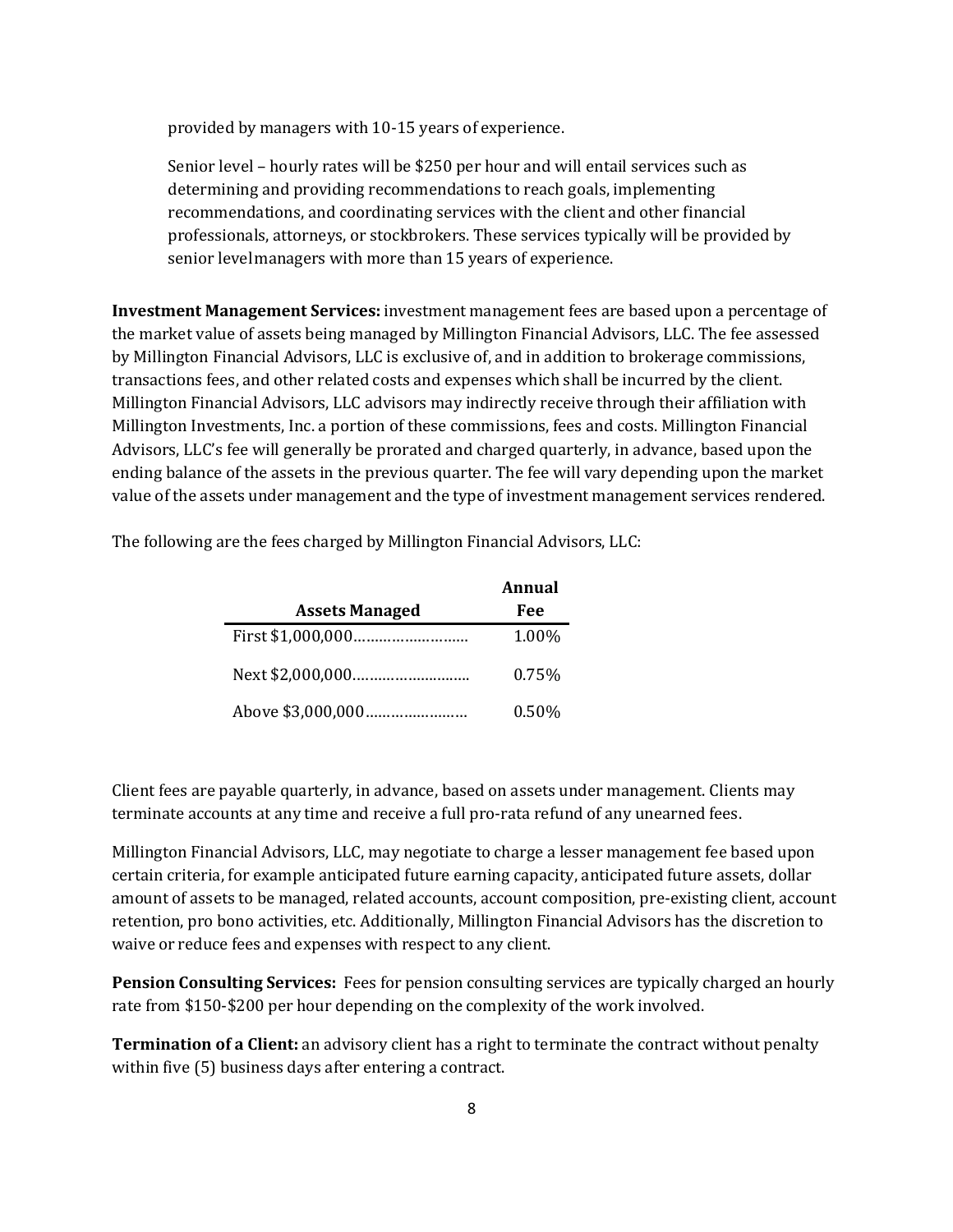#### <span id="page-12-0"></span>**B. Client Payment of Fees**

Unless alternative arrangements are made, clients will be billed in advance each calendar quarter. Clients may also elect to authorize Millington Financial Advisors, LLC to directly debit fees from client accounts held at Custodian as part of the Investment Advisory Agreement.

# <span id="page-12-1"></span>**C. Additional Client Fees Charged**

Millington Financial Advisors, LLC fees are exclusive of brokerage commissions, transaction fees, and other related costs and expenses which shall be incurred by the client. Clients may incur certain charges imposed by custodians, brokers, third party investments and other third parties such as fees charged by managers, custodial fees, deferred sales charges, odd-lot differentials, transfer taxes, wire transfer and electronic fund fees, and other fees and taxes on brokerage accounts and securities transactions. Mutual funds and exchange traded funds also charge internal management fees, which are disclosed in a fund's prospectus. As a result of Millington Financial Advisors, LLC affiliation with Broker-Dealer Millington Investments, LLC. and their ability to offer commissionbased products, Millington Financial Advisors, LLC advisors may receive commissions on such products.

#### <span id="page-12-2"></span>**D. Prepayment of Client Fees**

Accounts initiated or terminated during a calendar quarter will be charged a prorated fee, based on the timing of the termination and passage of time from the previous billing cycle. Upon termination of any account, any prepaid, unearned fees will be promptly refunded, and any earned, unpaid fees will be due and payable.

#### <span id="page-12-3"></span>**E. External Compensation for the Sale of Securities to Clients**

Item 12 further describes the factors that Millington Financial Advisors, LLC considers in selecting or recommending broker-dealers for client transactions and determining the reasonableness of their compensation (e.g*.*, commissions).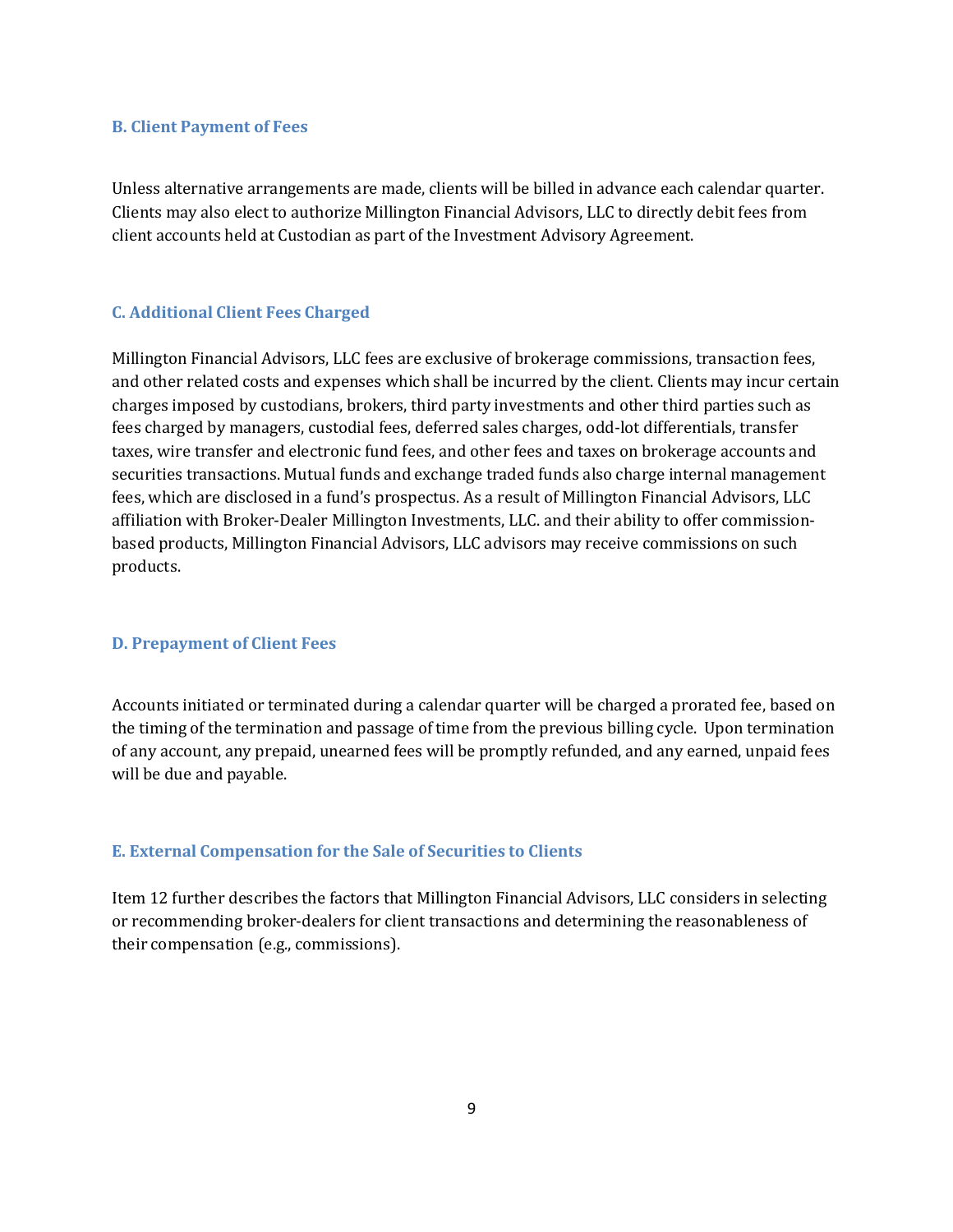#### <span id="page-13-0"></span>**Item 6 – Performance-Based Fees and Side-By-Side Management**

Millington Financial Advisors, LLC does not charge performance-based fees (fees based on a share of capital gains or capital appreciation of the assets of a client).

# <span id="page-13-1"></span>**Item 7 – Types of Clients**

Millington Financial Advisors, LLC generally provides portfolio management services and investment advisory services to individuals. On occasion, however, it may also provide portfolio management services and investment advisory services to pension and profit-sharing plans, trusts, estates, charitable organizations, corporations, and other business entities. Millington Financial Advisors, LLC does not impose a minimum account size for its clients or impose any other restrictions for opening or maintaining an account.

#### <span id="page-13-2"></span>**Item 8 – Methods of Analysis, Investment Strategies and Risk of Loss**

#### <span id="page-13-3"></span>**A. Methods of Analysis and Investment Strategies**

In offering securities advice to its clients, Millington Financial Advisors, LLC uses a combination of Fundamental, Technical and Cyclical analysis as part of a broad-based asset-allocation process.

- i. Fundamental Analysis. This form of analysis focuses on individual companies and their respective industry groups. This sort of analysis tends to be long term in nature. Sources used for fundamental analysis mainly include company's financial statements, product lines, management experience and expertise, and the overall outlook of the company's industry
- ii. Technical Analysis. This form of analysis uses indexes, averages, theories, price trends and charts. Past history of both the securities and the markets as a whole is used in Technical Analysis. This is more of a short-term approach.
- iii. Cyclical Analysis. This form of analysis deals with recognizing cyclical patterns in past stock and market performance and using that data to predict future performance. This analysis involves the use of charts and graphs.

Sources of information used by Millington Financial Advisors, LLC include financial media, inspections of corporate activities, research materials prepared by others, annual reports, prospectus and fillings with the Securities and Exchange Commission.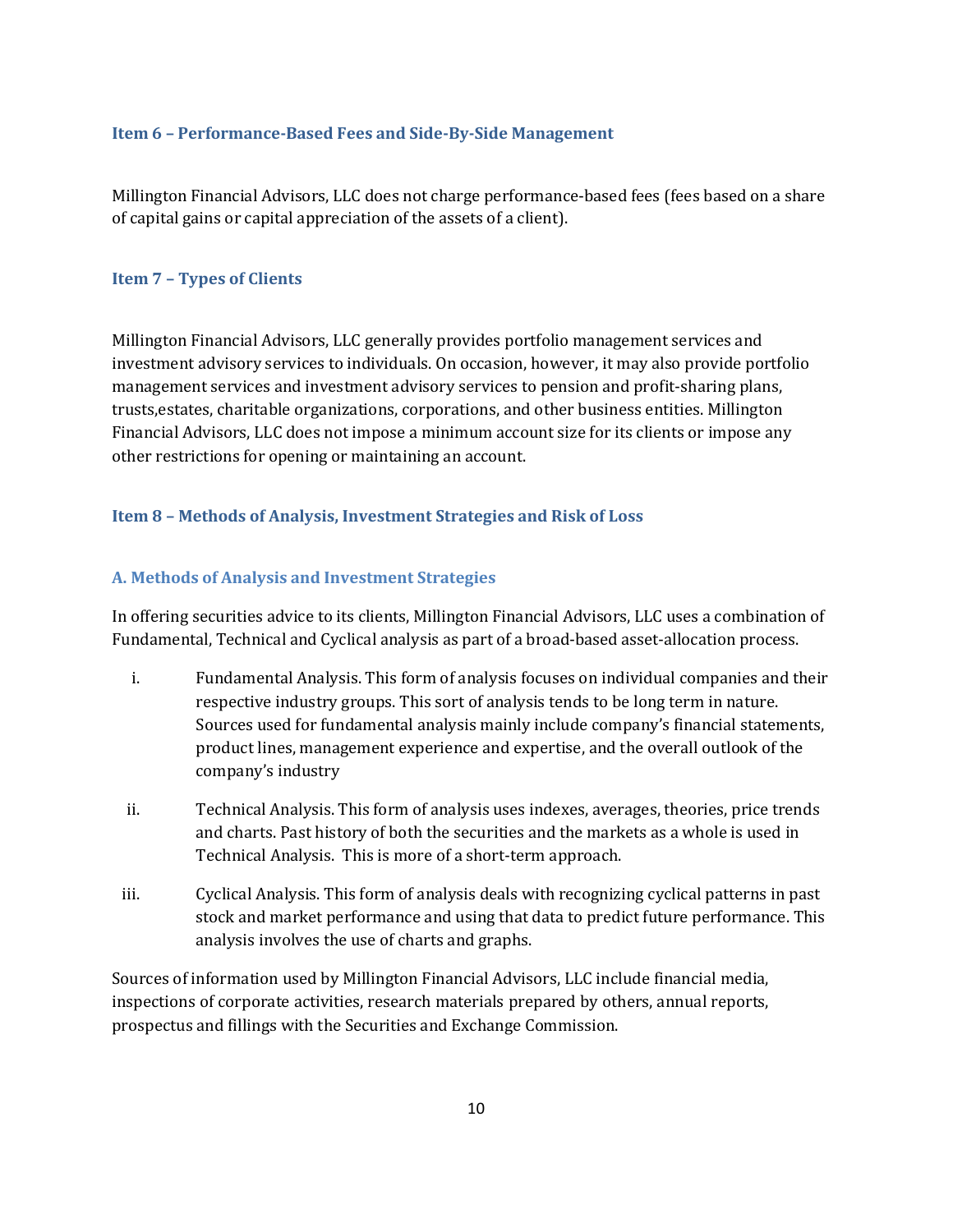# <span id="page-14-0"></span>**B. Investment Strategy and Method of Analysis Material Risks**

Investment strategies used by Millington Financial Advisors, LLC to implement investment advice given to clients include long-term purchases (securities held at least a year), short-term purchases (securities sold within a year), trading (securities sold within 30 days), short sales, margin transactions and option writing including covered options and spread strategies.

It is important to note that investing in securities involves risk of loss that clients should be prepared to bear. Certain principal risks include:

- i. Price Volatility. Common stock prices fluctuate for several reasons including changes in investors' perceptions of the financial condition of an issuer or the general condition of the relevant stock market, such as the current market volatility, or when political or economic events affecting the issuers occur. In addition, common stock prices may be particularly sensitive to rising interest rates, as the cost of capital rises and borrowing costs increase.
- ii. Dividends. There is no guarantee that the issuers of the securities will declare dividends in the future or that if declared they will either remain at current levels or increase over time.
- iii. Financial Condition of Issuer. The financial condition of an issuer may worsen, or its credit ratings may drop, resulting in a reduction in the value of your units. This may occur at any point in time, including during the initial offering period.
- iv. Legislation/Litigation. From time to time, various legislative initiatives are proposed in the United States and abroad which may have a negative impact on certain of the companies. In addition, litigation regarding any of the issuers of securities or of the industries represented by such issuers, may negatively impact the value of securities. We cannot predict what impact any pending or proposed legislation or pending or threatened litigation will have on the value of securities.
- v. Foreign Securities. ADRs are issued by a bank or trust company to evidence ownership of underlying securities issued by foreign corporations. Securities of foreign issuers present risks beyond those of domestic securities. More specifically, foreign risk is the risk that foreign securities will be more volatile than U.S. securities due to such factors as adverse economic, currency, political, social or regulatory developments in a country, including government seizure of assets, excessive taxation, limitations on the use or transfer of assets, the lack of liquidity or regulatory controls with respect to certain industries or differing legal and/or accounting standards.
- vi. Emerging Markets. Emerging markets are generally defined as countries with low per capita income in the initial stages of their industrialization cycles. Risks of investing in developing or emerging countries include the possibility of investment and trading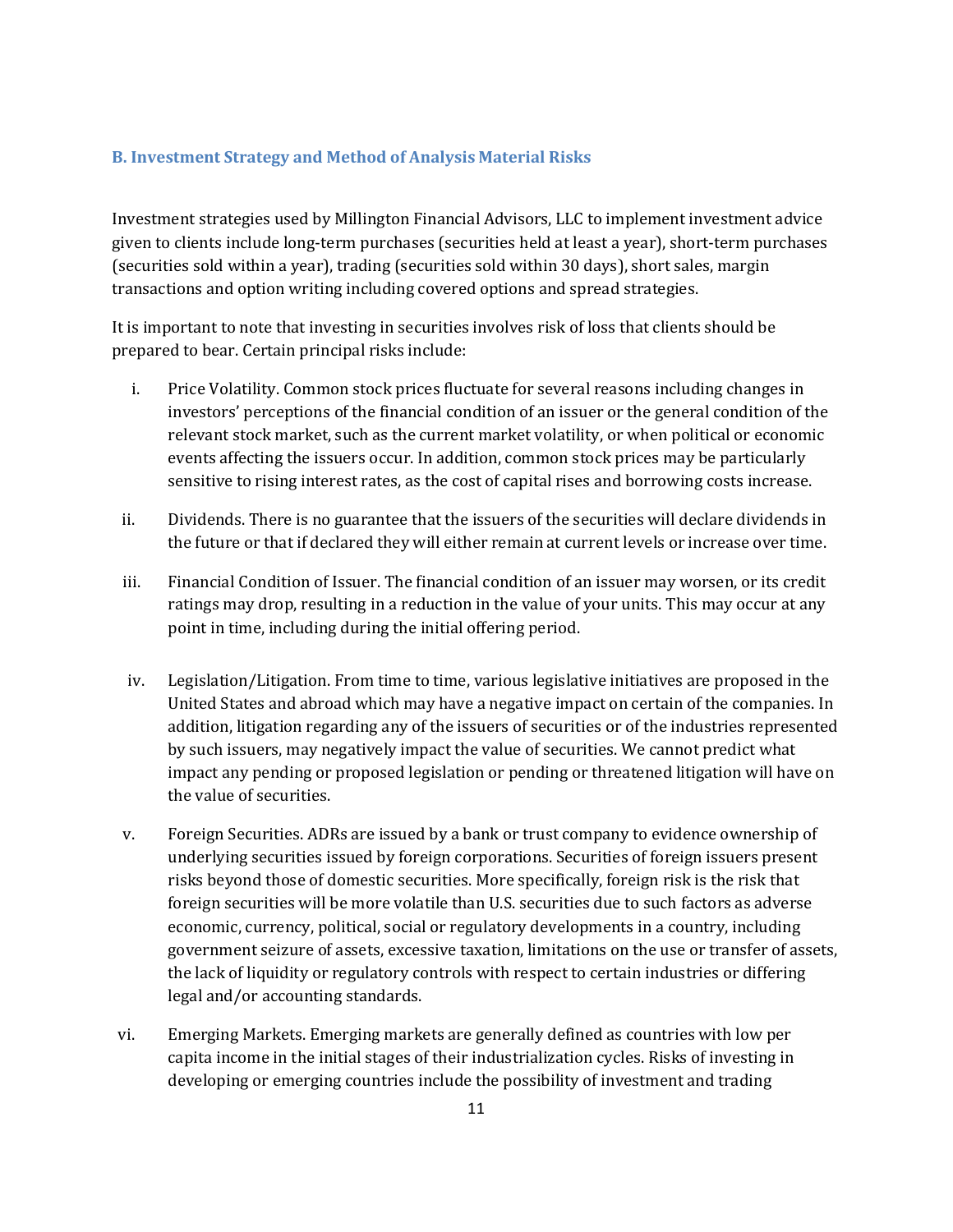limitations, liquidity concerns, delays and disruptions in settlement transactions, political uncertainties and dependence on international trade and development assistance. Companies headquartered in emerging market countries may be exposed to greater volatility and market risk.

vii. Inflation Risk. Inflation risk is the risk that the value of assets or income from investments will be less in the future as inflation decreases the value of money.

# <span id="page-15-0"></span>**C. Security Specific Material Risks**

Millington Financial Advisors, LLC does not primarily recommend a particular type of security. When a recommendation includes securities offered through a prospectus, Millington Financial Advisors, LLC will make the prospectus available to the client and encourage them to review its contents in order to gain the appropriate understanding of the specific material risks involved with that recommendation.

### <span id="page-15-1"></span>**Item 9 – Disciplinary Information**

Registered investment advisers are required to disclose all material facts regarding any legal or disciplinary events that would be material to your evaluation of Millington Financial Advisors, LLC or the integrity of Millington Financial Advisors, LLC's management. Millington Financial Advisors, LLC has no information applicable to this Item.

# <span id="page-15-2"></span>**A. Criminal or Civil Actions**

Millington Financial Advisors, LLC and its management persons have **not** been involved in or been the subject of any criminal or civil action in a domestic, foreign, or military court of competent jurisdiction.

# <span id="page-15-3"></span>**B. Administration Enforcement Proceedings**

Millington Financial Advisors, LLC and its management persons have **not** been involved in or been the subject of any administrative proceedings before the SEC, any other federal regulatory agency, any state regulatory agency or any foreign financial regulatory authority.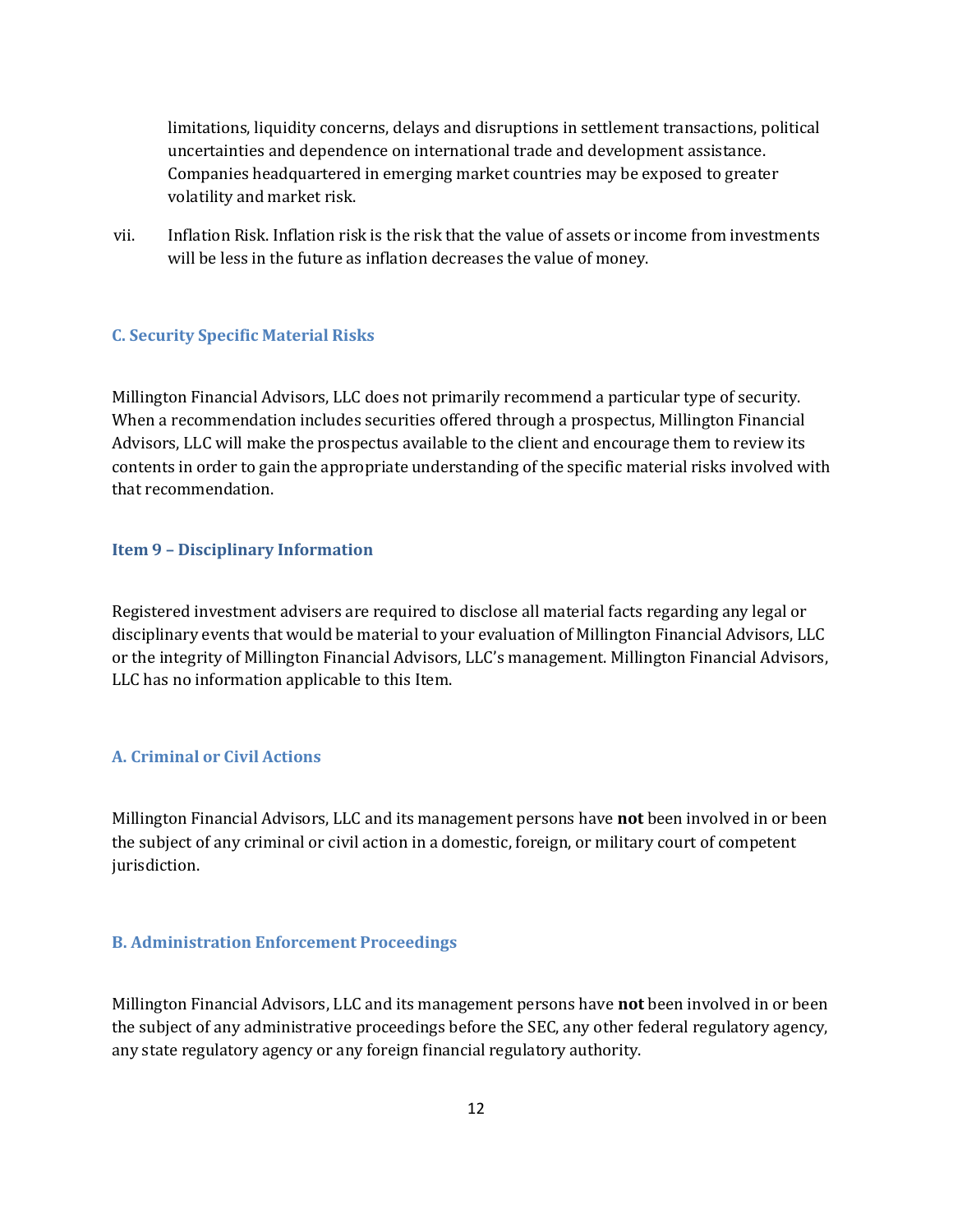# <span id="page-16-0"></span>**C. Self-Regulatory Organization Enforcement Proceedings**

Millington Financial Advisors, LLC and its management persons have **not** been involved in or been the subject of any self-regulatory organization (SRO) proceeding.

### <span id="page-16-1"></span>**Item 10 – Other Financial Industry Activities and Affiliations**

#### <span id="page-16-2"></span>**A. Broker-Dealer Representative Registration**

Our principal owners, Charles G. Millington and Charles F. Millington, have a controlling ownership interest in Millington Investments, LLC. a registered broker dealer CRD # 168800. If Millington Financial Advisors, LLC provides recommendations to its clients that include Millington Investments, LLC products the recommendations will only be made, if they are deemed to be appropriate and the conflict of interest is appropriately communicated before any investment decisions are made.

# <span id="page-16-3"></span>**B. Futures or Commodity Registration**

Millington Financial Advisors, LLC and its management persons are not registered, and do not have an application pending to register as a futures commissions merchant, commodity pool operator, a commodity trading advisor, and are not an associated person of the foregoing entities.

#### <span id="page-16-4"></span>**C. Material Relationships Maintained by this Advisory Business and Conflicts of Interest**

The Millington Financial Advisors LLC, relationship with Millington Investments, LLC is deemed material. The nature of the conflict of interest is identified in the Broker-Dealer Representative Registration area of this section. Charles F. Millington, a principal of Millington Financial Advisors, LLC, is married to Erin M. Millington the owner of Millington Insurance Solutions, LLC an independent insurance agency. On occasion advisory clients will seek advice on property and casualty insurance coverage, if Millington Insurance Solutions, LLC is discussed or recommended, the conflict of interest will be identified at the point in time the firm is identified. It is also important to note that Millington & Company provides general business consulting services, such as outsourced accounting and temporary CFO services.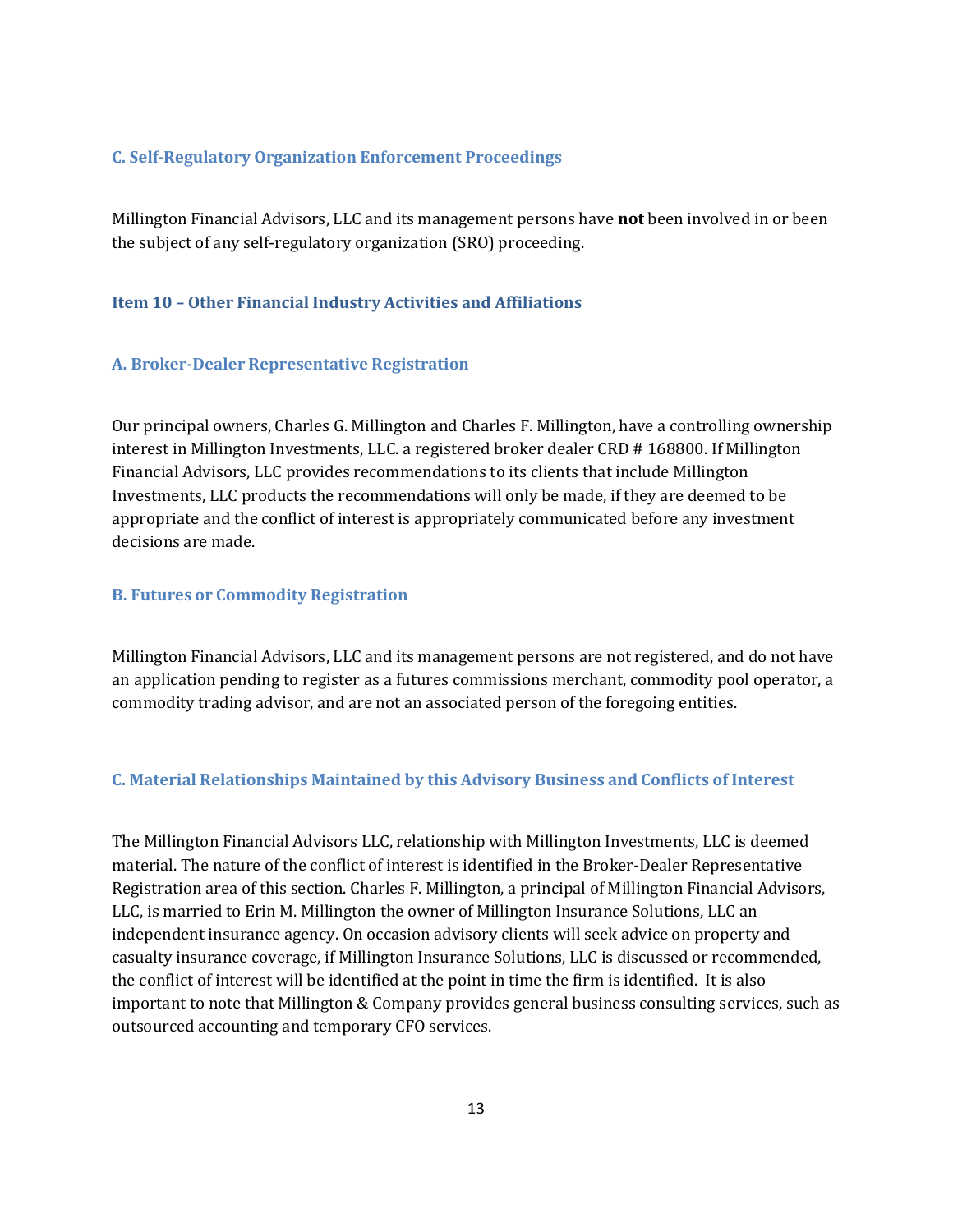#### <span id="page-17-0"></span>**D. Recommendations or Selection of Other Investment Advisers and Conflicts of Interest**

Millington Financial Advisors, LLC does not recommend or select other investment advisers for its clients.

# <span id="page-17-1"></span>**Item 11 – Code of Ethics, Participation or Interest in Client Transactions and Personal Trading**

#### <span id="page-17-2"></span>**A. Code of Ethics Description**

Millington Financial Advisors, LLC has adopted a Code of Ethics for all supervised persons of the firm describing its high standard of business conduct, and fiduciary duty to its clients. The Code of Ethics and Rules of Conduct include provisions relating to the confidentiality of client information, a prohibition on insider trading, a prohibition of rumor mongering, restrictions on the acceptance of significant gifts, the reporting of certain gifts, and personal securities trading procedures, among other things. All supervised persons at Millington Financial Advisors, LLC must acknowledge the terms of the Code of Ethics annually, or as amended. Millington Financial Advisors, LLC, clients or prospective clients may request a copy of the firm's Code of Ethics by contacting Charles F. Millington.

# <span id="page-17-3"></span>**B. Investment Recommendations Involving a Material Financial Interest and Conflicts of Interest**

Millington Financial Advisors, LLC anticipates that, in appropriate circumstances, consistent with clients' investment objectives, it will cause accounts over which Millington Financial Advisors, LLC has management authority to be affected, and will recommend to investment advisory clients or prospective clients, the purchase or sale of securities in which Millington Financial Advisors, LLC, its affiliates and/or clients, directly or indirectly, have a position of interest. Millington Financial Advisors, LLC's employees and persons associated with Millington Financial Advisors, LLC are required to follow Millington Financial Advisors, LLC's Code of Ethics. Subject to satisfying this policy and applicable laws, officers, directors and employees of Millington Financial Advisors, LLC and its affiliates may trade for their own accounts in securities which are recommended to and/or purchased for Millington Financial Advisors, LLC's clients. The Code of Ethics is designed to assure that the personal securities transactions, activities, and interests of the employees of Millington Financial Advisors, LLC will not interfere with (i) making decisions in the best interest of advisory clients and (ii) implementing such decisions while, at the same time, allowing employees to invest for their own accounts. Under the Code, certain classes of securities have been designated as exempt transactions based upon a determination that these would not materially interfere with the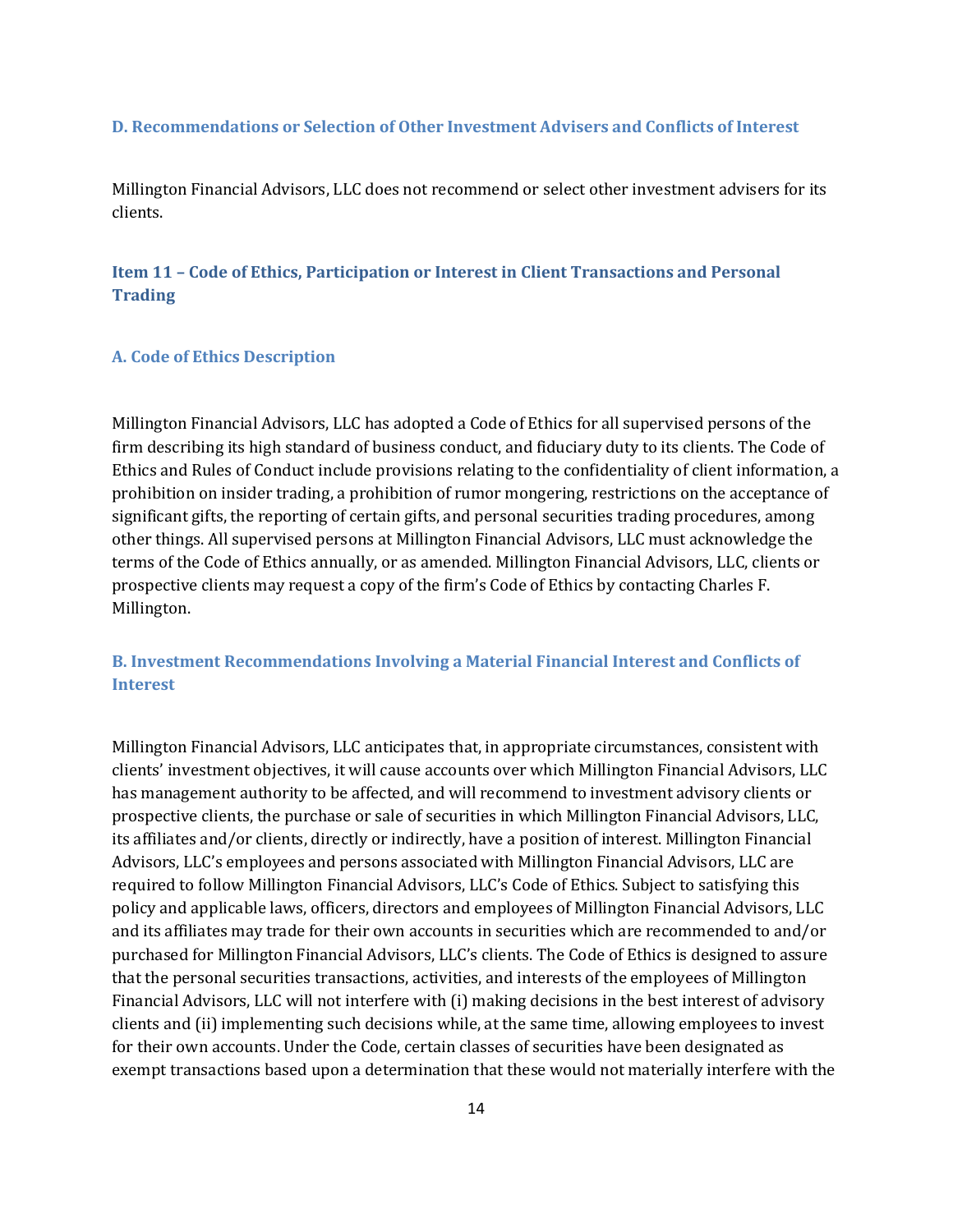best interests of Millington Financial Advisors, LLC's clients. In addition, the Code requires preclearance of many transactions, and restricts trading in close proximity to client trading activity. Nonetheless, because the Code of Ethics in some circumstances would permit employees to invest in the same securities as clients, there is a possibility that employees might benefit from market activity by a client in a security held by an employee. Employee trading is continually monitored under the Code of Ethics, in order to reasonably prevent conflicts of interest between Millington Financial Advisors, LLC and its clients.

# <span id="page-18-0"></span>**C. Advisory Firm Purchase of Same Securities Recommended to Clients and Conflicts of Interest**

It is the responsibility of Millington Financial Advisors, LLC to take appropriate action with regards to the investing in the same securities as our clients. Millington Financial Advisors, LLC must first disclose any control relationship with an issuer. A Registered Representative may not recommend or otherwise induce the purchase of the securities of any issuer it controls, is controlled by, or is under common control with Millington Financial Advisors, LLC unless, in connection with the recommendation or inducement, the Registered Representative discloses such fact to the customer. If such disclosure is not made in writing, it must be supplemented by the giving or sending of a written disclosure "at or before the completion of the transaction".

Millington Financial Advisors, LLC, within the Code of Ethic's includes provisions relating to the practice of insider trading, and the misuse of material inside information. Millington Financial Advisors, LLC also adheres to employee trading policies stated within Code of Ethics. The intent of this policy is to ensure that the primary focus of efficient and productive running of our various businesses is met, mainly that of serving our client's interest is first and foremost.

# <span id="page-18-1"></span>**D. Client Securities Recommendation or Trades and Concurrent Advisory Firm Securities Transactions and Conflicts of Interest**

Certain affiliated accounts may trade in the same securities with client accounts on an aggregated basis when consistent with Millington Financial Advisors, LLC's obligation of best execution. In such circumstances, the affiliated and client accounts will share commission costs equally and receive securities at a total average price. Millington Financial Advisors, LLC will retain records of the trade order (specifying each participating account) and its allocation, which will be completed prior to the entry of the aggregated order. Completed orders will be allocated as specified in the initial trade order. Partially filled orders will be allocated on a pro rata basis. Any exceptions will be explained on the Order.

It is Millington Financial Advisors, LLC's policy that the firm will not affect any principal or agency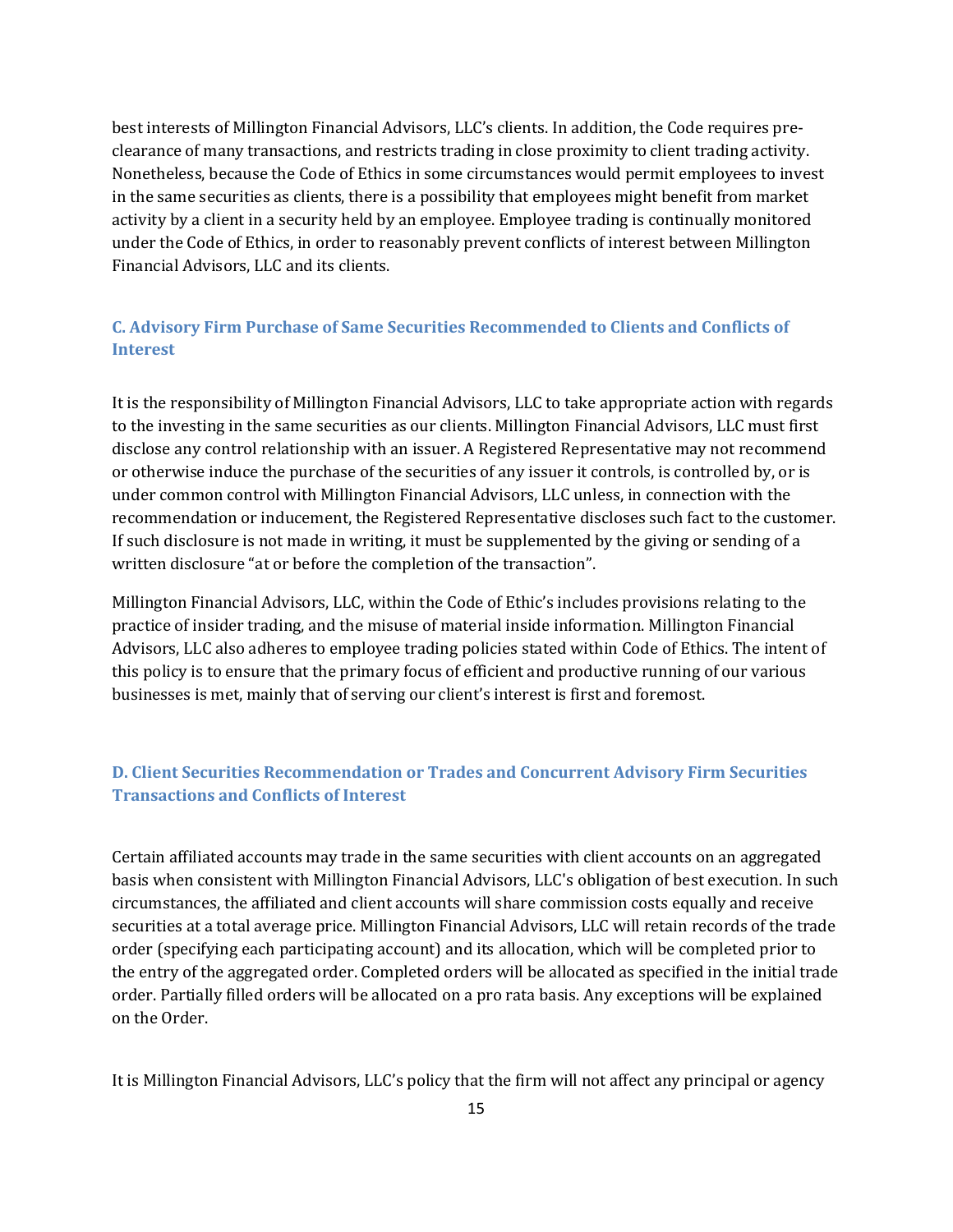cross securities transactions for client accounts. Millington Financial Advisors, LLC will also not cross trades between client accounts. Principal transactions are generally defined as transactions where an adviser, acting as principal for its own account or the account of an affiliated brokerdealer, buys from or sells any security to any advisory client. A principal transaction may also be deemed to have occurred if a security is crossed between an affiliated hedge fund and another client account. An agency cross transaction is defined as a transaction where a person acts as an investment adviser in relation to a transaction in which the investment adviser, or any person controlled by or under common control with the investment adviser, acts as broker for both the advisory client and for another person on the other side of the transaction. Agency cross transactions may arise where an adviser is dually registered as a broker-dealer or has an affiliated broker-dealer.

#### <span id="page-19-0"></span>**Item 12 – Brokerage Practices**

# <span id="page-19-1"></span>**A. Factors Used to Select Broker-Dealers for Client Transactions**

Millington Financial Advisors, LLC uses or recommends custodians for client assets. We chose this custodian on the basis of having a reasonable, straightforward commission structure, integrity, and financial stability. Millington Financial Advisors, LLC will benefit from certain services and information provided to the firm by the custodian, but we do not have discretion over the commissions our clients pay.

As a function of choosing and recommending this custodian for our clients' assets, Millington Financial Advisors, LLC enjoys access to research reports to which we might not otherwise have access. The availability of these reports is no way a function of the number or types of trades the firm executes on behalf of its clients. Millington Financial Advisors, LLC receives no cash benefits or equipment from the custodian.

The client receives confirmation of all transactions in the account and is free to terminate participation in the Platform and retain or dispose of any assets in the account at any time. Millington Financial Advisors, LLC has no authority to cause any purchase or sale of securities in any client account or change the selected model asset allocation or to direct the account to be invested in any manner other than as previously authorized by the client.

If a client selects an IMA, UMA or CMA investment solution, the third-party Discretionary Managers are granted the authority to manage the accounts on a discretionary basis, including the authority to buy, sell, select, remove and select securities and other investments for the account, and to select broker-dealers or others through which transactions will be affected.

Although Millington Financial Advisors does not select the executing brokers that the Custodian uses, it does evaluate the Custodian's trading services ("Best Execution") on a periodic basis. This is done by evaluating the execution statistics that the Custodian is required to disclose on a periodic basis.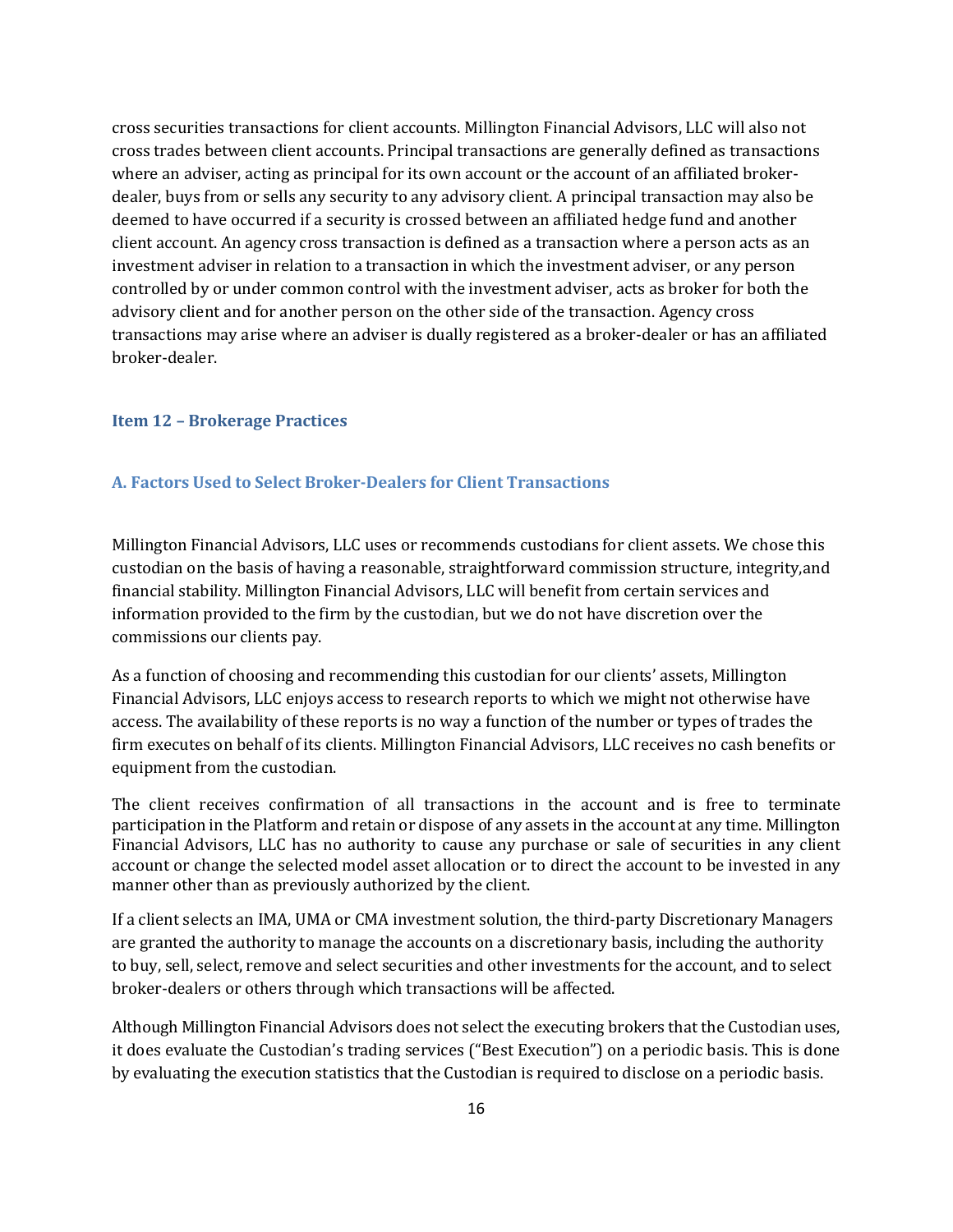#### <span id="page-20-0"></span>**B. Aggregating Securities Transactions for Client Accounts**

Transactions for each client generally will be affected independently, unless Millington Financial Advisors, LLC decides to purchase or sell the same security for several clients at approximately the same time. Millington Financial Advisors, LLC may (but is not obligated to) combine or "batch" such orders to obtain best execution, to negotiate more favorable commission rates, or to allocate equitably among Millington Financial Advisors, LLC client's differences in prices and commissions or other transaction costs that might have been obtained had such orders been placed independently.

Under this procedure, transactions will generally be averaged as to price and allocated among Millington Advisors, LLC clients' pro rata to the purchase and sale orders placed for each client on any given day. To the extent that Millington Financial Advisors, LLC determines to aggregate client orders for the purchase or sale of securities, including securities in which Millington Financial Advisors, LLC's affiliate(s) may invest, Millington Financial Advisors, LLC shall generally do so in accordance with applicable rules promulgated under the Advisers Act and no-action guidance provided by the staff of the U.S. Securities and Exchange Commission. Millington Financial Advisors, LLC shall not receive any additional compensation or remuneration as a result of the aggregation. In the event that Millington Financial Advisors, LLC determines that a prorated allocation is not appropriate under the particular circumstances, the allocation will be made based upon other relevant factors, which may include: (i) when only a small percentage of the order is executed, shares may be allocated to the account with the smallest order or the smallest position or to an account that is out of line with respect to security or sector weightings relative to other portfolios, with similar mandates; (ii) allocations may be given to one account when one account has limitations in its investment guidelines which prohibit it from purchasing other securities which are expected to produce similar investment results and can be purchased by other accounts; (iii) if an account reaches an investment guideline limit and cannot participate in an allocation, shares may be reallocated to other accounts (this may be due to unforeseen changes in an account's assets after an order is placed); (iv) with respect to sale allocations, allocations may be given to accounts low in cash; (v) in cases when a pro rata allocation of a potential execution would result in a de minims allocation in one or more accounts, Millington Financial Advisors, LLC may exclude the account(s) from the allocation; the transactions may be executed on a pro rata basis among the remaining accounts; or (vi) in cases where a small proportion of an order is executed in all accounts, shares may be allocated to one or more accounts on a random basis.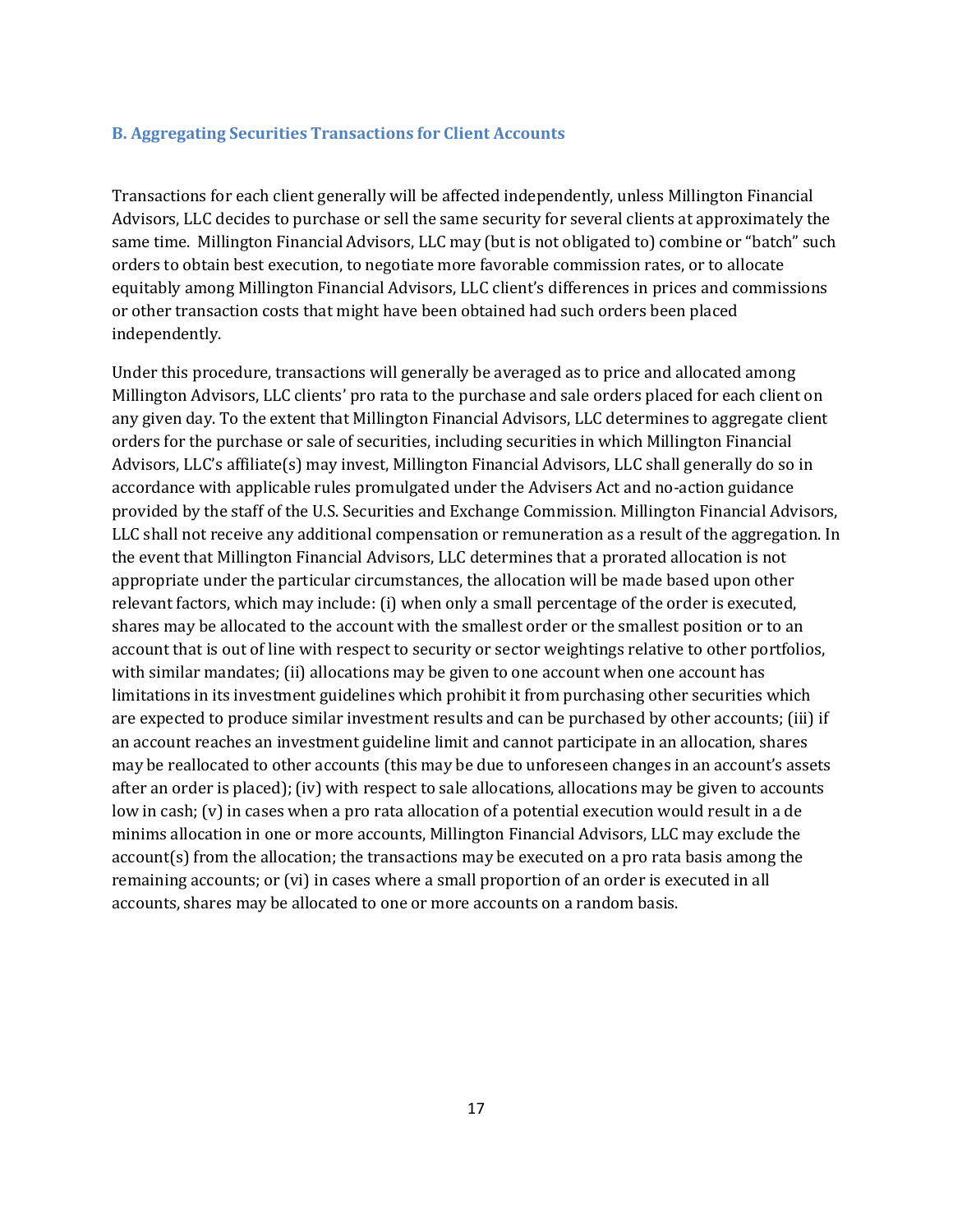# <span id="page-21-0"></span>**Item 13 – Review of Accounts**

# <span id="page-21-1"></span>**A. Schedule for Periodic Review of Client Accounts or Financial Plans and Advisory Persons Involved**

Additionally, Millington Financial Advisors, LLC issues periodic written reports to its investment advisory clients. These written reports are reviewed by either Charles G. Millington, the CEO, or Charles F. Millington, the president, on a quarterly basis, and generally contain a list of assets, investment results, and statistical data related to the client's account, and are made available via mail or electronic delivery. The information in these reports may vary from custodial statements based on accounting procedures, reporting dates, or valuation methodologies of certain securities. We urge clients to carefully review these reports and compare the statements that they receive from their custodian to the reports that we provide, so clients can be aware of what accounts they have, and how they are doing.

# <span id="page-21-2"></span>**B. Review of Client Accounts on Non-Periodic Basis**

Client preferences, unexpected performance, or shifting market conditions may warrant more frequent reviews. Upon request, Clients receive reports more frequently, and may, access comprehensive account information using their custodian's and or our data aggregator's web access. Clients may opt in or out of duplicate confirms from the trade-executing broker. In addition to these written or formal methods, Millington Financial Advisors, LLC communicates quite frequently by email, telephone and in person about their accounts and their personal and financial condition.

#### <span id="page-21-3"></span>**C. Content of Client Provided Reports and Frequency**

Millington Financial Advisors, LLC offers comprehensive financial planning clients access to reports with a statement of financial condition, a statement of cash of flows, and an analysis of investment performance. All of Millington Financial Advisors, LLC's clients have access to real time reporting from their custodian and our online data aggregator.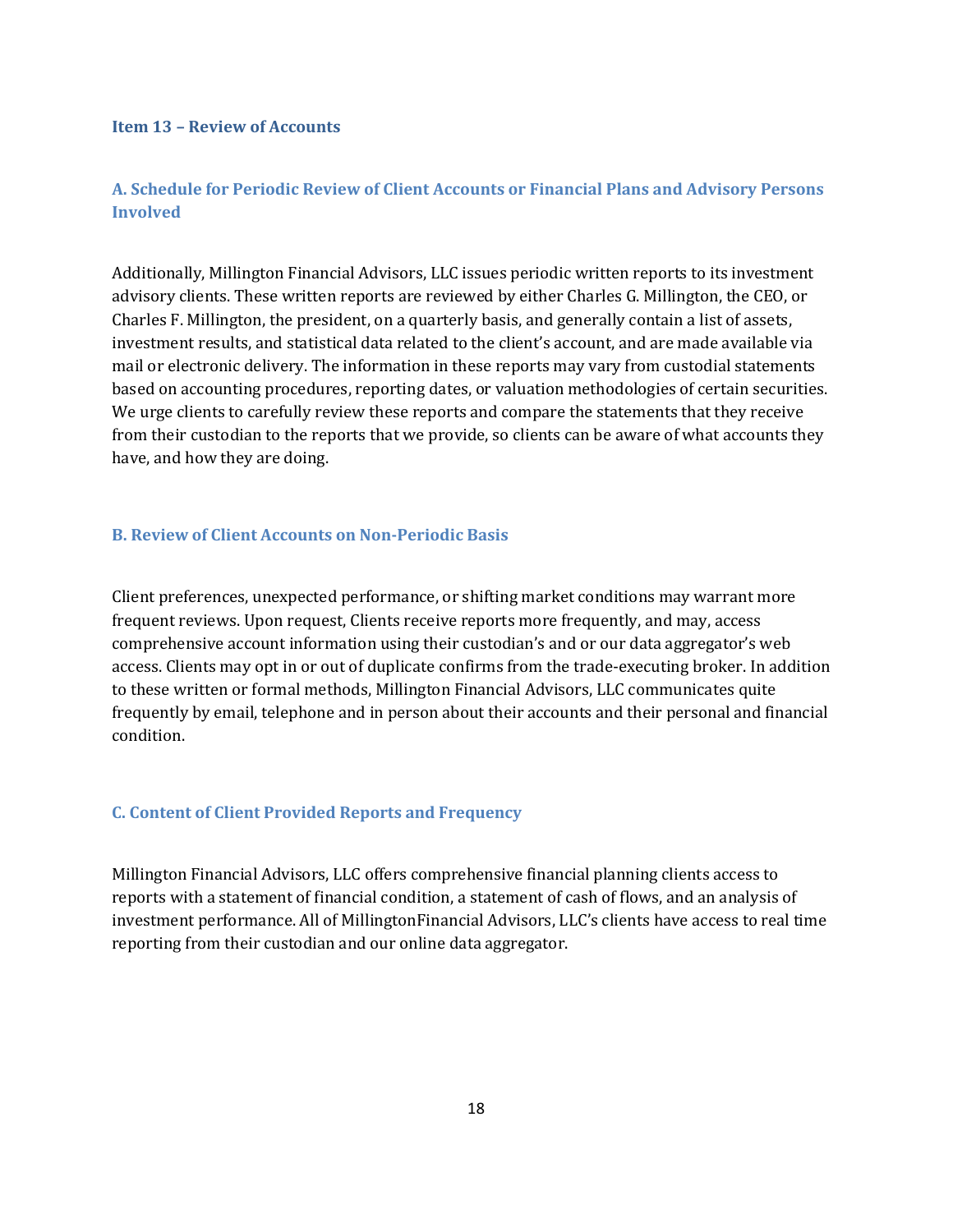#### <span id="page-22-0"></span>**Item 14 – Client Referrals and Other Compensation**

Millington Financial Advisors, LLC and its related parties do not directly or indirectly compensate any person who is not our supervised person for client referrals. From time to time, other professionals in our personal networks may recommend an associate of theirs during their ordinary course of business and some of our affiliated persons may also recommend the professional services of individuals within their personal network if they feel it is appropriate for our clients, but at no time will any compensation be exchanged for these referrals.

#### <span id="page-22-1"></span>**Item 15 – Custody**

Millington Financial Advisors, LLC does not provide custodial services to its clients. Client assets are held with banks, financial institutions or registered broker-dealers that are "qualified custodians." Clients will receive statements directly from the qualified custodians at least quarterly. We urge clients to carefully review those statements and compare the custodial records to the reports that we provide them. The information in our reports may vary from custodial statements based on accounting procedures, reporting dates or valuation methodologies of certain securities.

#### <span id="page-22-2"></span>**Item 16 – Investment Discretion**

Millington Financial Advisors, LLC usually receives discretionary authority from the client at the outset of an advisory relationship to select and identity the number of securities to be bought or sold. In all cases, however, such discretion is to be exercised in a manner consistent with the stated investment objectives for the particular client account.

Client investment guidelines and restrictions must be provided to Millington Financial Advisors, LLC in writing.

# <span id="page-22-3"></span>**Item 17 – Voting Client Securities**

Millington Financial Advisors, LLC if confirmed in the client's advisory agreement, has authority to vote proxies on behalf of advisory clients. Although Millington Financial Advisors reviews all proxy notices, it does not intend to vote on all proxy issues.

<span id="page-22-4"></span>**Item 18 – Financial Information**

# <span id="page-22-5"></span>**A. Balance Sheet**

Millington Financial Advisors, LLC does not solicit prepayment of more than \$500 in fees per client,